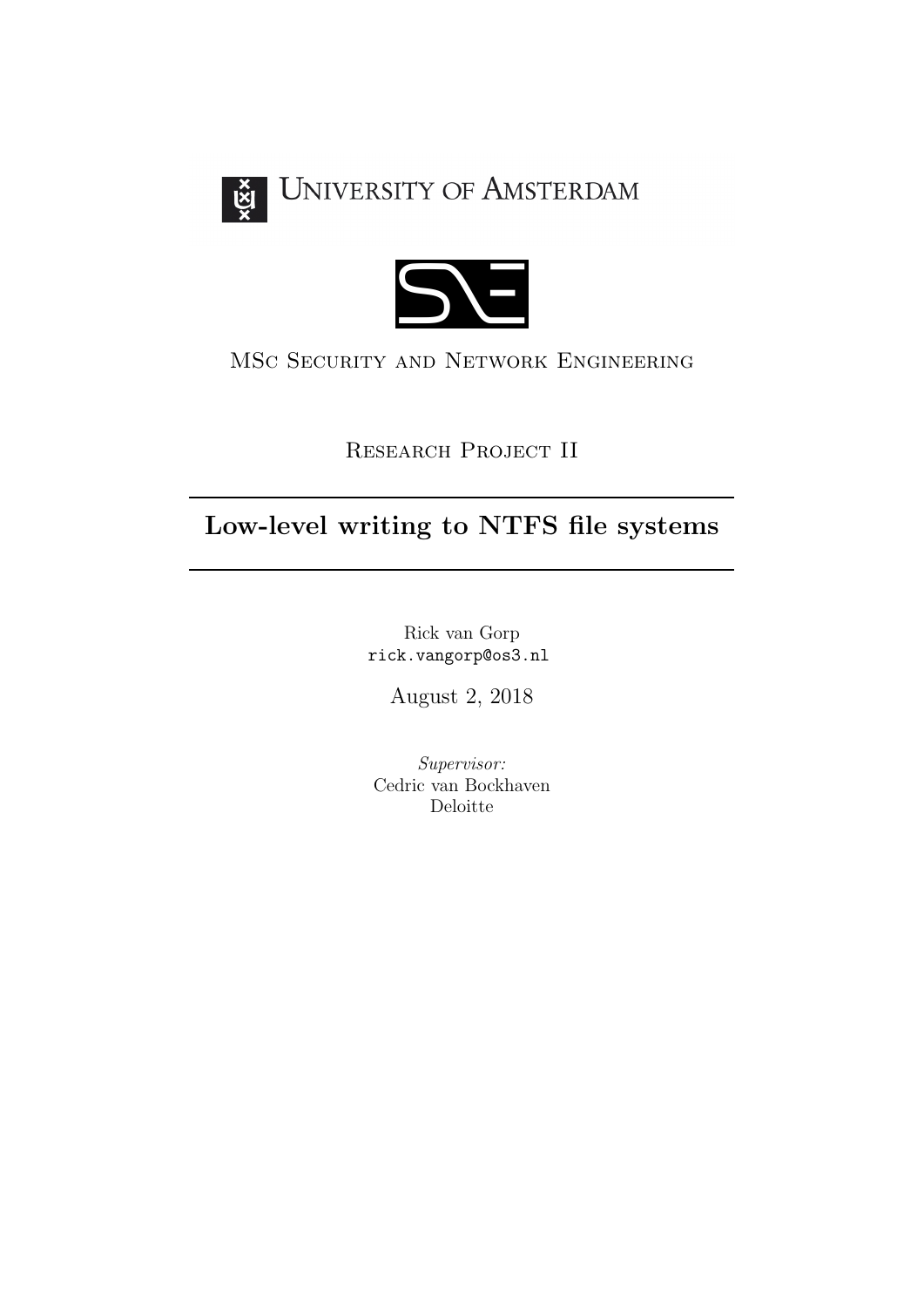#### Abstract

Red teams sometimes have to deal with files on NTFS drives that are non-writable or endpoint security solutions that have on-access scanning and application control features [\[12\]](#page-25-0) [\[9\]](#page-25-1). These features could block writes of data to the NTFS file system that may be required for red teams to compromise and control a system. An example of a case where non-writable files are encountered is where an infrastructure has to be infiltrated silently by creating a user account in a domain. The active directory database that holds this information is locked and not accessible with administrative privileges. Using write experiments, we have attempted to write to sections of an NTFS volume. We found that writing to the NTFS boot sector is possible with opening a handle to the volume using a user-mode application. Raw write access to the disk is possible with a kernel-mode driver by directly communicating with the storage class driver. Only one tested endpoint security solution was able to detect a program, that is used in the procedure of loading the driver to disable driver signature enforcement, based on heuristics. The writing method leads to limited bypassing of NTFS access lists and bypassing real-time write protection features of endpoint security.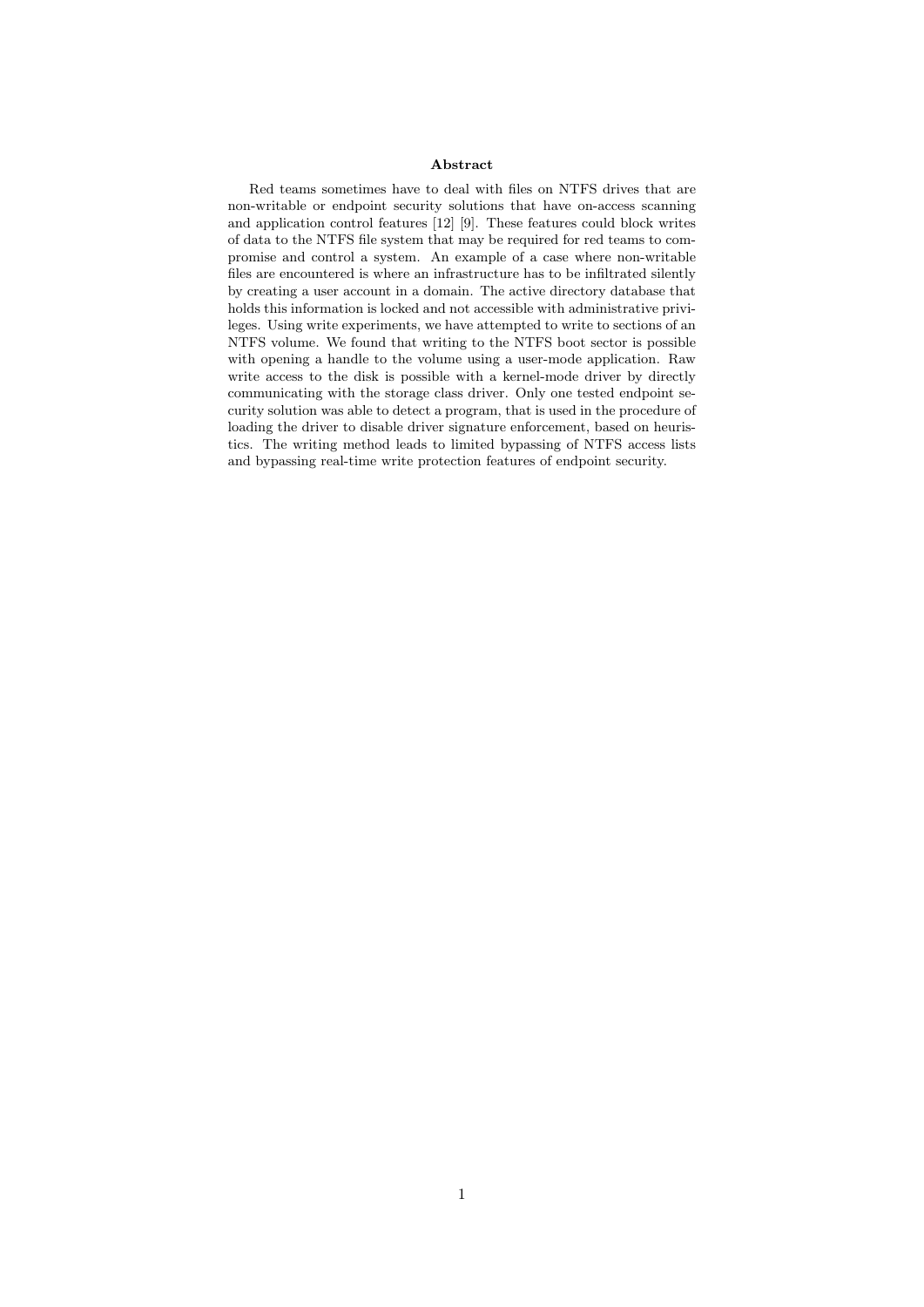# Contents

| 1                                                                                      | Introduction                                                                                                                                                                                                                                                      | 3                       |  |  |  |  |
|----------------------------------------------------------------------------------------|-------------------------------------------------------------------------------------------------------------------------------------------------------------------------------------------------------------------------------------------------------------------|-------------------------|--|--|--|--|
| $\bf{2}$                                                                               | Related work                                                                                                                                                                                                                                                      | $\overline{\mathbf{4}}$ |  |  |  |  |
| 3                                                                                      | Methods<br>5                                                                                                                                                                                                                                                      |                         |  |  |  |  |
|                                                                                        | 3.1                                                                                                                                                                                                                                                               | $\overline{5}$          |  |  |  |  |
|                                                                                        | 3.2                                                                                                                                                                                                                                                               | $\bf 5$                 |  |  |  |  |
|                                                                                        | 3.3                                                                                                                                                                                                                                                               | $\,6$                   |  |  |  |  |
|                                                                                        | 3.4                                                                                                                                                                                                                                                               | 6                       |  |  |  |  |
|                                                                                        | 3.4.1                                                                                                                                                                                                                                                             | 6                       |  |  |  |  |
|                                                                                        | 3.5                                                                                                                                                                                                                                                               | 7                       |  |  |  |  |
| 4                                                                                      | Desk Research                                                                                                                                                                                                                                                     | 8                       |  |  |  |  |
|                                                                                        | 4.1                                                                                                                                                                                                                                                               | 8                       |  |  |  |  |
|                                                                                        | 4.2                                                                                                                                                                                                                                                               | 9                       |  |  |  |  |
|                                                                                        | 4.2.1                                                                                                                                                                                                                                                             | 9                       |  |  |  |  |
|                                                                                        | 4.2.2                                                                                                                                                                                                                                                             | 10                      |  |  |  |  |
|                                                                                        | 4.3                                                                                                                                                                                                                                                               | 11                      |  |  |  |  |
|                                                                                        | 4.3.1                                                                                                                                                                                                                                                             | 11                      |  |  |  |  |
|                                                                                        | 4.3.2                                                                                                                                                                                                                                                             | 12                      |  |  |  |  |
|                                                                                        |                                                                                                                                                                                                                                                                   | 12                      |  |  |  |  |
|                                                                                        | 4.4                                                                                                                                                                                                                                                               |                         |  |  |  |  |
|                                                                                        | Removing a file from the system file cache $\dots \dots \dots$<br>4.4.1                                                                                                                                                                                           | 12                      |  |  |  |  |
| 5                                                                                      | <b>Experiment Results</b>                                                                                                                                                                                                                                         | 14                      |  |  |  |  |
|                                                                                        | $5.1\,$<br>Write experiments                                                                                                                                                                                                                                      | 14                      |  |  |  |  |
|                                                                                        | User-mode<br>5.1.1                                                                                                                                                                                                                                                | 14                      |  |  |  |  |
|                                                                                        | 5.1.2<br>Kernel-mode                                                                                                                                                                                                                                              | 15                      |  |  |  |  |
|                                                                                        | Writing to files with raw disk access<br>5.2                                                                                                                                                                                                                      | 16                      |  |  |  |  |
|                                                                                        | 5.2.1<br>Parsing the boot sector<br>. The contract of the contract of the contract of the contract of the contract of the contract of the contract of the contract of the contract of the contract of the contract of the contract of the contract of the contrac | 16                      |  |  |  |  |
|                                                                                        | 5.2.2<br>Parsing the Master File Table                                                                                                                                                                                                                            | 17                      |  |  |  |  |
|                                                                                        | 5.2.3                                                                                                                                                                                                                                                             | 18                      |  |  |  |  |
|                                                                                        | Bypassing Endpoint Security I/O hooks $\ldots \ldots \ldots \ldots \ldots$<br>5.3                                                                                                                                                                                 | 18                      |  |  |  |  |
|                                                                                        | 5.3.1<br>Alternative unverified approach                                                                                                                                                                                                                          | 19                      |  |  |  |  |
| 6                                                                                      | <b>Recommendations</b><br>21                                                                                                                                                                                                                                      |                         |  |  |  |  |
| 7                                                                                      | <b>Discussion</b><br>21                                                                                                                                                                                                                                           |                         |  |  |  |  |
| 8                                                                                      | Conclusion<br>22                                                                                                                                                                                                                                                  |                         |  |  |  |  |
|                                                                                        |                                                                                                                                                                                                                                                                   |                         |  |  |  |  |
|                                                                                        | 9 Future work<br>23                                                                                                                                                                                                                                               |                         |  |  |  |  |
|                                                                                        | Appendix A IDA v7.0 Windows API analysis                                                                                                                                                                                                                          | 28                      |  |  |  |  |
| Appendix B Import Address Table of kernel32.dll attached to pro-<br>cess Notepad<br>29 |                                                                                                                                                                                                                                                                   |                         |  |  |  |  |
|                                                                                        | Appendix C NTFS write test results<br>29                                                                                                                                                                                                                          |                         |  |  |  |  |
|                                                                                        |                                                                                                                                                                                                                                                                   |                         |  |  |  |  |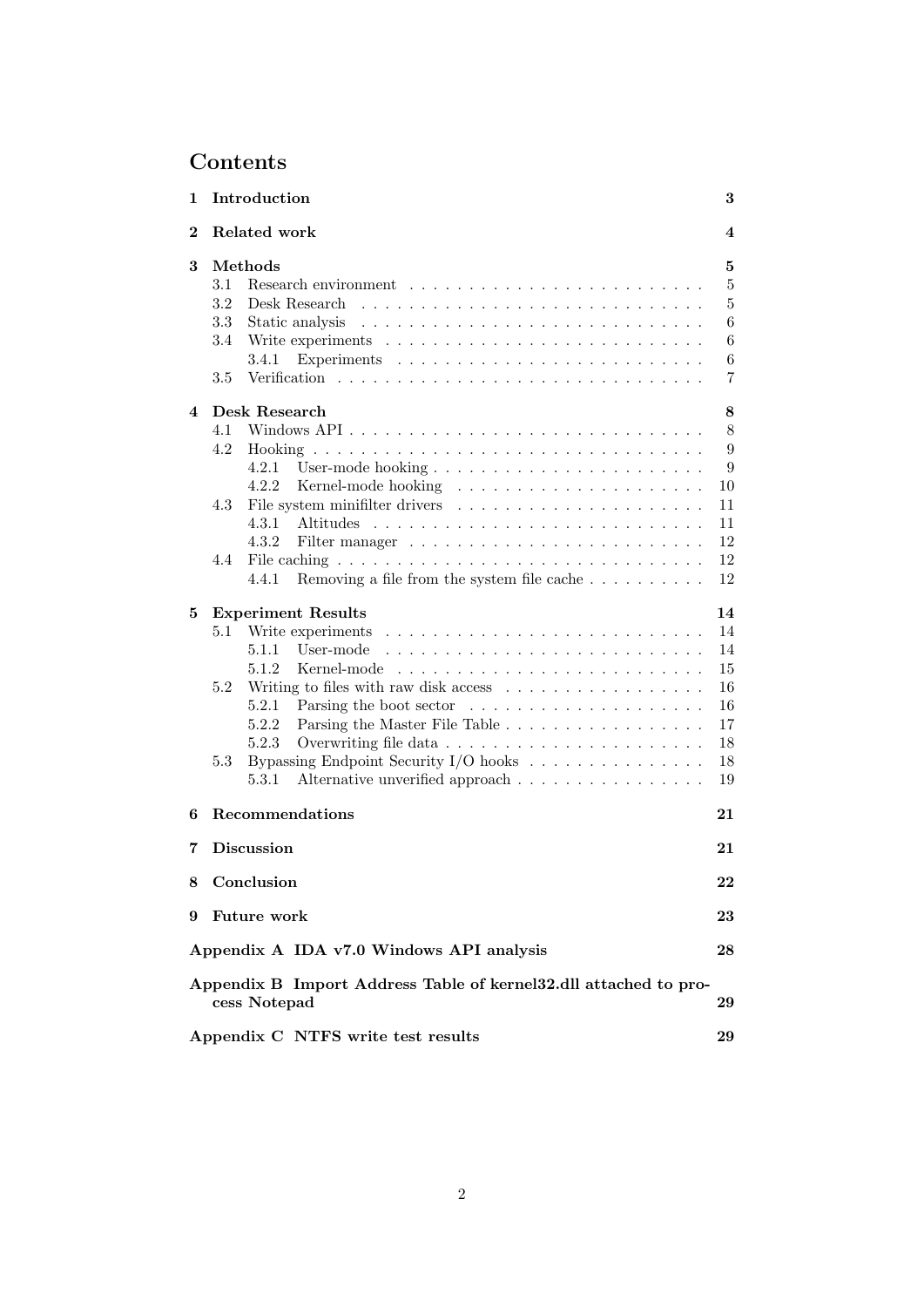### <span id="page-3-0"></span>1 Introduction

In a penetration testing assignment, red teams sometimes have to deal with files on NTFS drives that are non-writable or endpoint security solutions that have features such as on-access scanning and application control [\[12\]](#page-25-0) [\[9\]](#page-25-1). The on-access scanning feature enables security solutions to scan a file for malicious content when it is written to the disk. The application control feature could limit applications to write to specific regions of the disk. These features could block writes of (malicious) data to the NTFS file system that may be required for red teams to compromise and control a system. An example of a case where non-writable files are encountered, would be where an infrastructure has to be infiltrated silently by modifying the Active Directory Database on a domain controller, adding a new domain administrator or user. This file is an example of a file that is locked and is not accessible with administrator privileges.

Windows uses built-in Application Programming Interfaces (API) to allow a program to interact with an NTFS file system [\[4\]](#page-25-2)[\[5\]](#page-25-3). ReadFile and WriteFile are examples of Windows API calls that allow a program to read a file or write a file respectively [\[6\]](#page-25-4)[\[7\]](#page-25-5). Those APIs call lower-level functions, eventually accessing the hard drive through the kernel, file system driver and storage driver [\[29\]](#page-27-0).

Endpoint security monitors activity on an endpoint to detect, block or report malicious activity. It could for example hook into read and write API calls to monitor or block input/output  $(I/O)$  operations. Another example is to use a file system filter driver, which could be used for monitoring I/O operations and to log and prevent execution of the calls [\[2\]](#page-25-6)[\[3\]](#page-25-7).

In our research we will focus on methods to write data to NTFS drives on a low level, bypassing hooks in read and write operations. Low level reading of data from NTFS drives has been done by Joseph Bialek in his script Invoke-NinjaCopy [\[1\]](#page-25-8). Writing data to NTFS on a low level could result in evasion of software hooks in windows read and write operations, evasion of the file system filter driver, evasion of the Windows access lists or bypassing a file lock [\[1\]](#page-25-8)[\[8\]](#page-25-9). Evasion of software hooks or evasion of the file system filter driver could lead to the possibility of writing (malicious) data to an NTFS drive, without endpoint security reporting this activity. Evasion of Windows access lists or bypassing a file lock could lead to overwriting data that is currently in use or overwriting data the user has no write permissions for.

This results in our main research question: In what way can data be written to an NTFS file system, such that hooks in write operations within Windows are bypassed?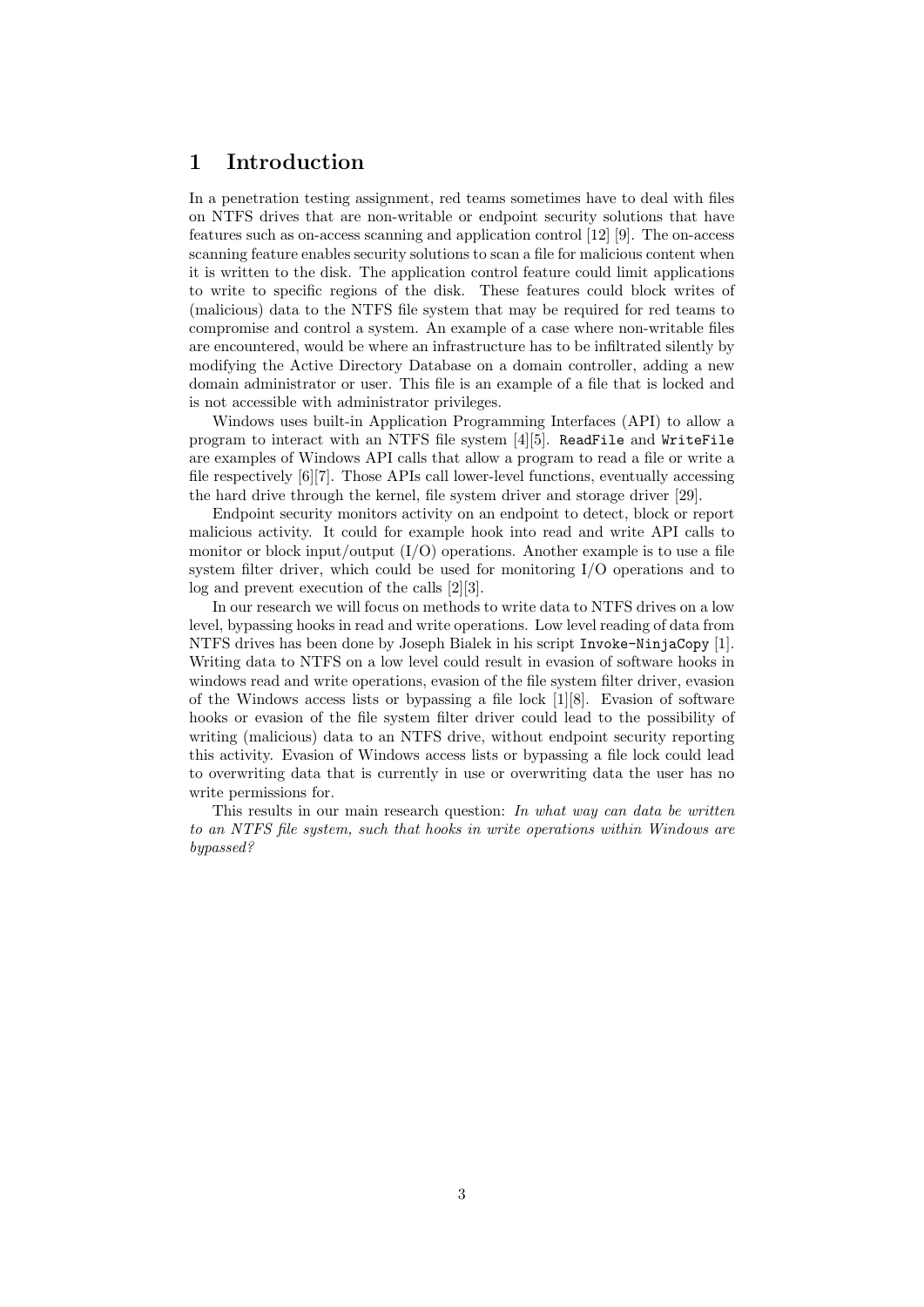### <span id="page-4-0"></span>2 Related work

Joseph Bialek describes in his script Invoke-NinjaCopy that by opening a read handle to an NTFS volume [\[26\]](#page-26-0) and parsing the NTFS structure, reading files with a file lock and bypassing Access List (ACL) read permissions is possible [\[1\]](#page-25-8). He states that he does not use the Windows API, which causes the Windows ACLs to be bypassed.

At the US Blackhat conference in 2016, Udi Yavo and Tomer Bitton described different hooking engines and also identified security issues on the Windows hooking methods, such as predictable R-X code stubs, which can be used to bypass hooks [\[32\]](#page-27-1). These code stubs describe read and execute related function calls. The address of the read and execute function call could be replaced by the address of another program instead of the intended program and therefore be exploited.

Kuba Gretzky discusses how internet security solution Bitdefender hooks into functions on Breakdev.org (2016) [\[11\]](#page-25-10). When hooking into an API call the AV solution replaces the first few bytes of the function with a jump instruction that redirects the execution flow to its own hook handler. After handling the instruction, the original code will be continued. Kuba Gretzky also describes an attack where the internet security hook can be bypassed by calling a write function in Dynamic Linker Library (DLL) ntdll.dll directly, by copying the code in his own application and directly perform a system call related to the write instruction. This only bypasses user-mode AV-protection. This DLL-file is responsible for performing system calls to access kernel-mode and return to user-mode libraries or applications.

In a blogpost of Cloudburst Security is described how shellcode in malware actively bypasses system-wide AV hooks [\[28\]](#page-26-1). This is done by overwriting the five byte function prolog of an API-call and replacing the return address with a push instruction followed by a return instruction. This bypasses AV hooking code that might reside in the first five bytes of the API-call. According to Kuba Gretzky from Breakdev.org, malware sandboxes such as Cuckoo can detect this [\[11\]](#page-25-10).

Virus Bulletin posted an article in 2008 about the Rustock.C botnet describing the process of Rustock operating in user-mode to operating in kernel-mode by using system drivers [\[25\]](#page-26-2). A driver could bypass file system filter drivers and directly write to the NTFS volume using the IRP\_MJ\_WRITE IRP-request [\[22\]](#page-26-3).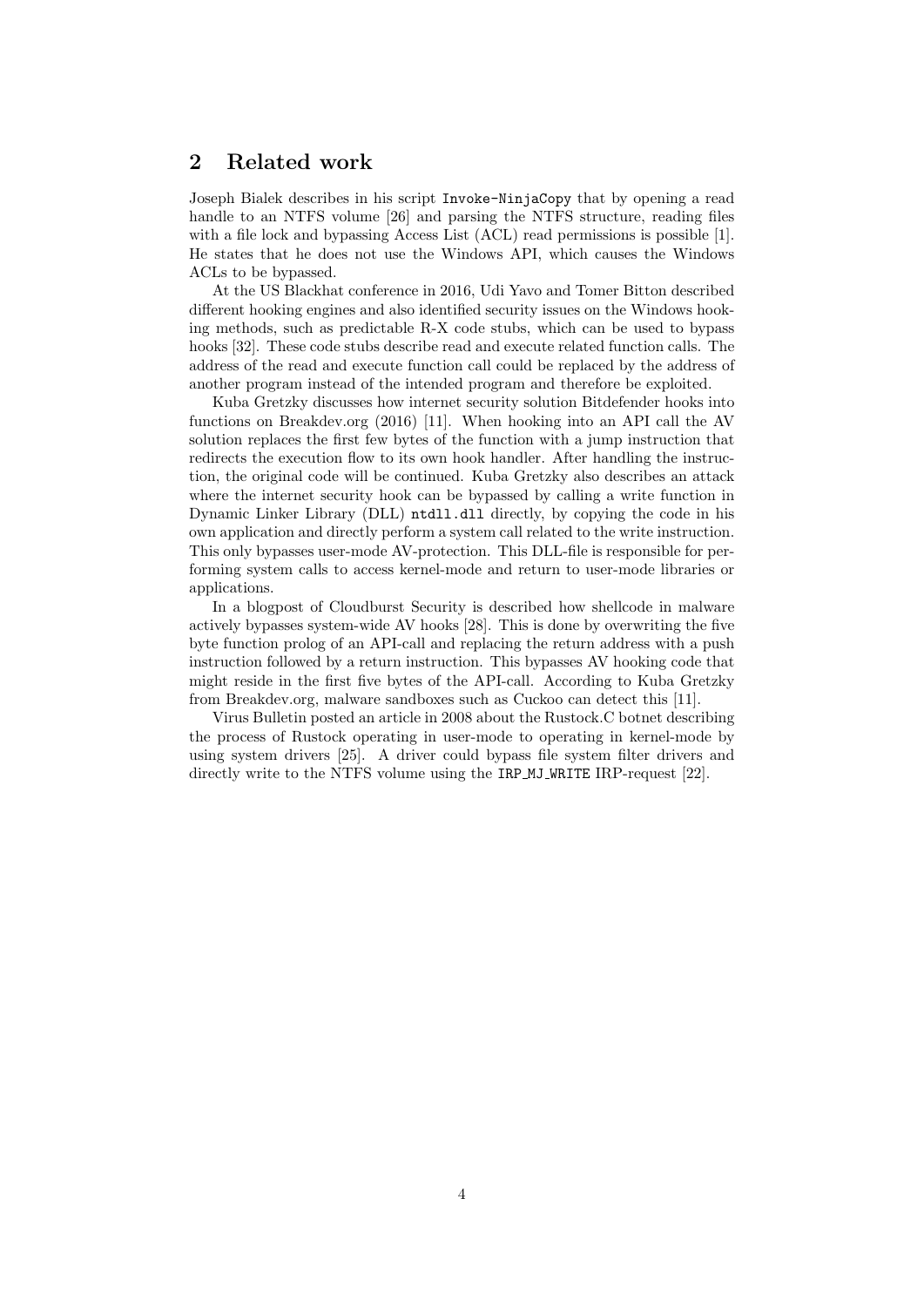### <span id="page-5-0"></span>3 Methods

During this research we have set up a research environment, consisting of a physical machine for development and two virtual machines for testing. In order to gather information regarding NTFS, hooking and the Windows API, desk research and static analysis were performed. This is followed by write experiments to test whether it is possible to write to specific regions of an NTFS volume. In the last phase we tested what endpoint security solution does not detect the proposed methods.

#### <span id="page-5-1"></span>3.1 Research environment

The research was conducted on a physical machine running Windows 10 Home Edition x64. In order to perform driver-related tests, the experiments, two virtual machines were created running Windows 7 x64 in VMWare Workstation and Virtualbox. A 64-bits edition was chosen as it also performs x86-x64 CPU instruction translation if an x86 application is running. By including this architecture in the research, the research is applicable to more systems worldwide than if we would use x86 only. The specifications of both machines are shown in tables [1](#page-5-3) and [2](#page-5-4) respectively.

<span id="page-5-3"></span>

|        | Operating system   Windows 10 Home Edition - x64 |
|--------|--------------------------------------------------|
| CPU    | Intel Core i7-6700HQ $@$ 2.60GHz                 |
| Memory | 16GB                                             |

Table 1: Specifications of Windows 10 machine

<span id="page-5-4"></span>

|        | Operating system   Windows 7 Home Edition - x64 |
|--------|-------------------------------------------------|
| CPU    | Intel Core $i5-3570S \t@ 3.10GHz$               |
| Memory | 3.5GB                                           |

Table 2: Specifications of Windows 7 machines

We have chosen to use Windows 7 and Windows 10, because, according to Statcounter [\[30\]](#page-27-2), those two Operating Systems are used the most from all available Windows distributions. Windows 7's market share was 39.44%, while Windows 10's market share was 47.21% in May 2018 according to Statcounter. By choosing the most used Windows distributions, the chances are higher the research will be applicable to more systems worldwide.

#### <span id="page-5-2"></span>3.2 Desk Research

Desk research was performed in several stages. In the first stage we gathered information about writing files to NTFS drives in Windows and the Windows API in general. Based on this information, we looked into ways to intercept, modify and forward the write file functions in user-mode and kernel-mode. In the second stage, more specific information was gathered based on the outcome of the static analysis described in section [3.3](#page-6-0) about writing to raw NTFS drives, such as to what functions can be used to write to the disk. In the last stage Invoke-Ninjacopy by Joe Bialek was analysed to determine how he parses and approaches the NTFS drives. To define attack methods, more research was put into the NTFS file system, the Windows driver stack and the File system filter driver system.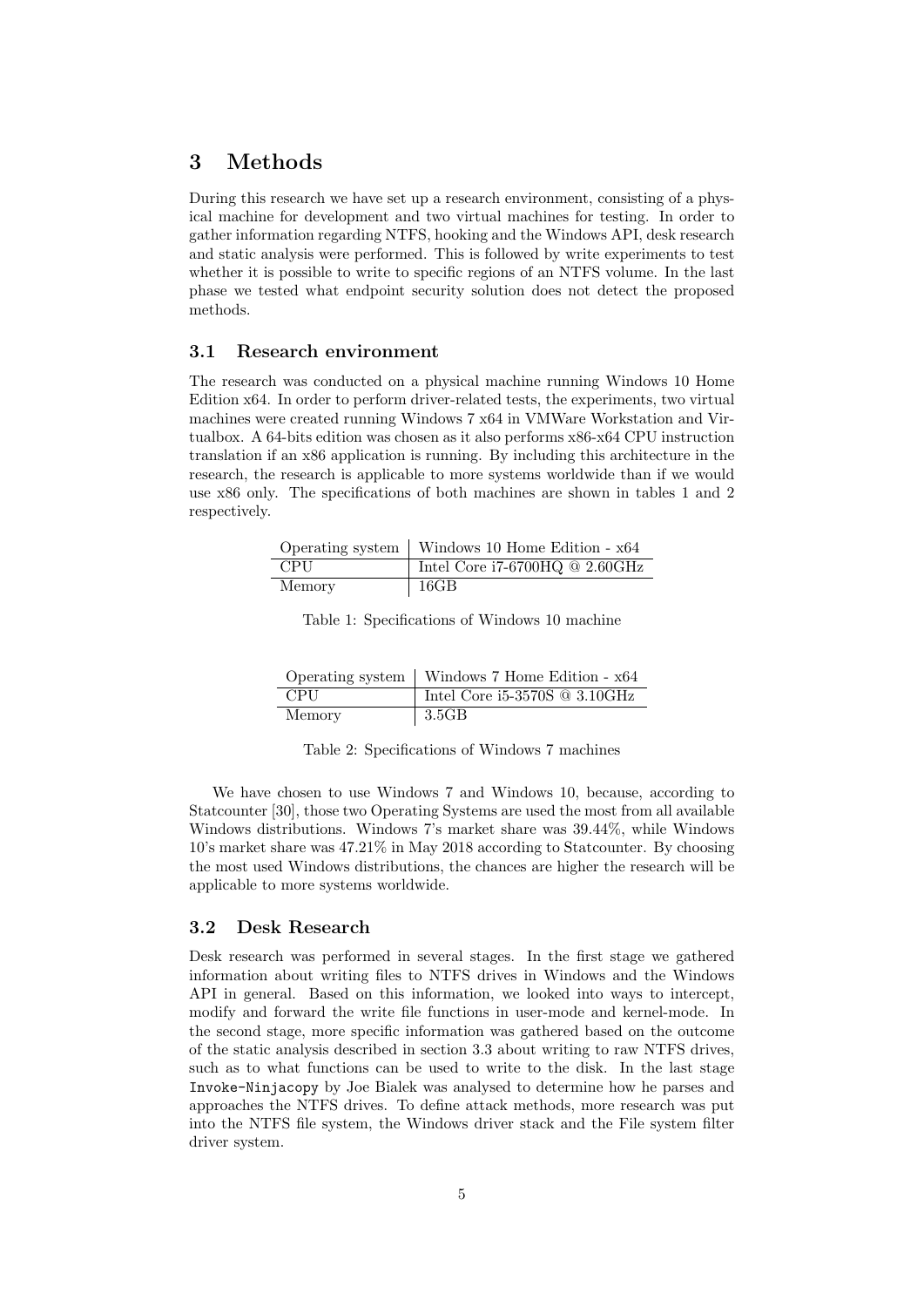#### <span id="page-6-0"></span>3.3 Static analysis

In order to gather information about the read and write operations in Windows, static analysis was performed on DLL-files and executables that are related to Windows. This includes using Hex-Rays IDA v7.0 Free edition [\[13\]](#page-25-11) to view the DLL-files and executables in disassembly and resolve function calls. The application is mainly used to discover what calls a write operation makes and gather information about calling lower-level functions that write data to the hard disk. The static analysis includes locating the function in the disassembly of the DLLfiles and based on information given in this disassembly, the follow-up function calls will be traced. Using this information, we can map the process of writing a file in user-mode and kernel-mode into a figure.

#### <span id="page-6-1"></span>3.4 Write experiments

Based on the information we found about the Windows API and Invoke-Ninjacopy, we performed write experiments to the disk. These experiments included testing in user- and kernel-mode to determine if it is possible to open a volume or a physical drive and write directly to it. The experiments were performed on both VirtualBox and VMWare virtual machines to validate the results are not influenced by a vendor specific driver. It could be the case that VMWare or VirtualBox provides different drivers to access the storage. Since we are looking for a generic working writing methods, we wanted to verify whether it works for both types of storage drivers. In order to perform these experiments, we have created a user-mode application and a kernel-mode driver compatible with our Windows 7 machine that attempt different write operations to the disk and volume. The locations where we attempted to write to were the NTFS boot sector, NTFS file system space and the NTFS Master File Table. Based on the results we will determine whether it is possible or not to write directly to an NTFS volume and what software hooks are bypassed. The source codes used for the experiments can be found on GitHub<sup>[1](#page-6-3)</sup>.

#### <span id="page-6-2"></span>3.4.1 Experiments

In experiment 1 we have built a user-mode application and attempted to write to the NTFS volume. This experiment is based on the approach Joseph Bialek has taken with his script Invoke-Ninjacopy. Instead, we open a handle to the volume and the hard disk using CreateFile from the Windows API and write to the opened file handle using the WriteFile function.

In experiment 2 we have built a kernel-mode driver and attempted to write to the NTFS volume. This experiment performs the same Windows API operations as performed in experiment 1, but uses calls that require kernel-permissions: NtCreateFile and NtWriteFile.

In experiment 3 we have built a kernel-mode driver that is based on sectorio<sup>[2](#page-6-4)</sup> and a user-mode application that communicates with this kernel-mode driver to write data directly to a sector on the disk. The kernel mode driver communicates directly to the storage class driver using an IRP to perform the IRP MJ WRITEoperation. Additionally the SL FORCE DIRECT WRITE flag was set to force direct write access to the disk.

<span id="page-6-3"></span><sup>1</sup>https://github.com/rickvg/low-level-ntfs

<span id="page-6-4"></span><sup>2</sup>https://github.com/jschicht/SectorIo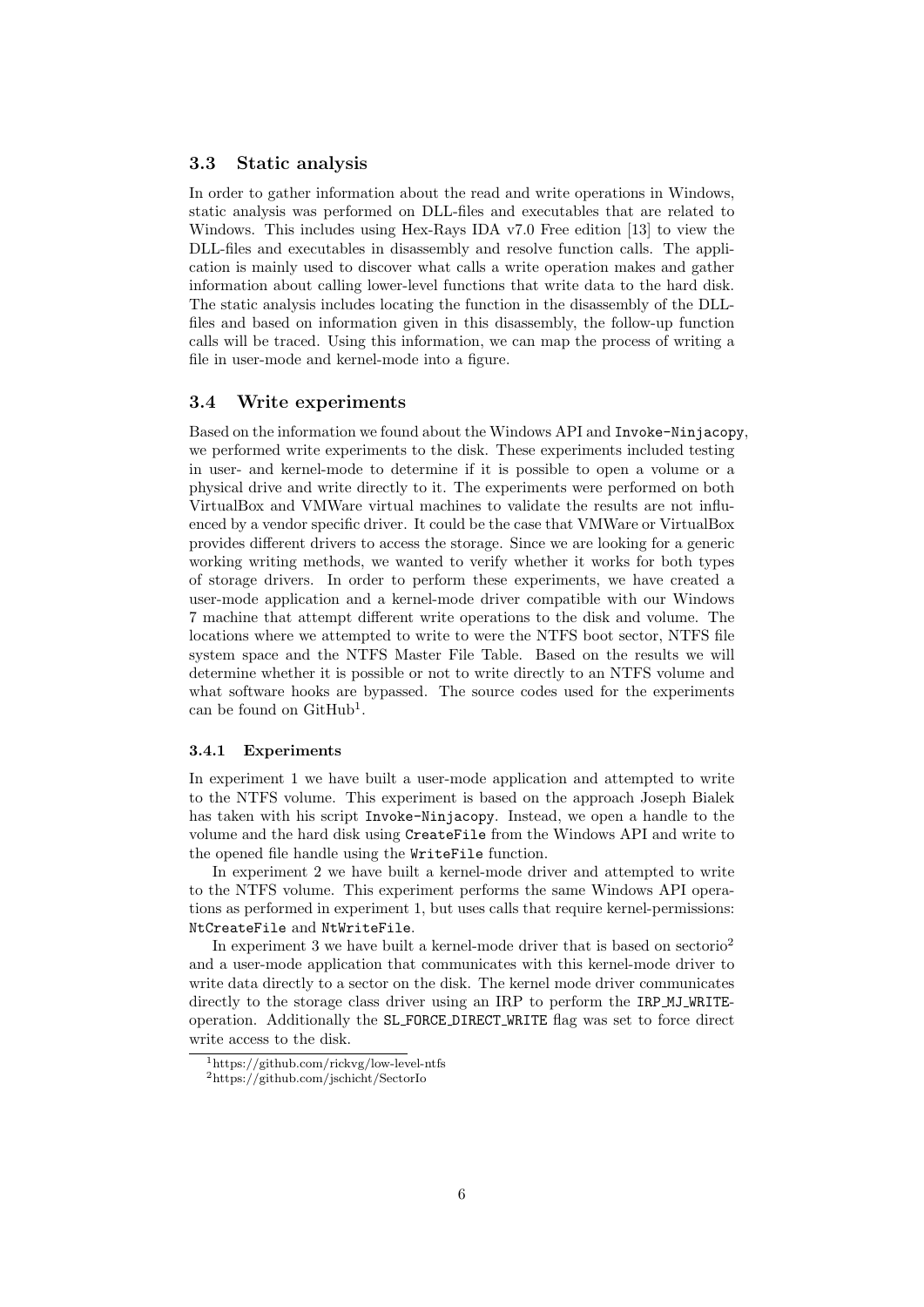### <span id="page-7-0"></span>3.5 Verification

All found methods were checked whether they would work while an endpoint security solution is running. During this phase we explicitly checked whether endpoint security solutions were able to detect the methods and flag them as malicious. If the methods are flagged as malicious and blocked, the endpoint security solution is successful in preventing the methods from being executed.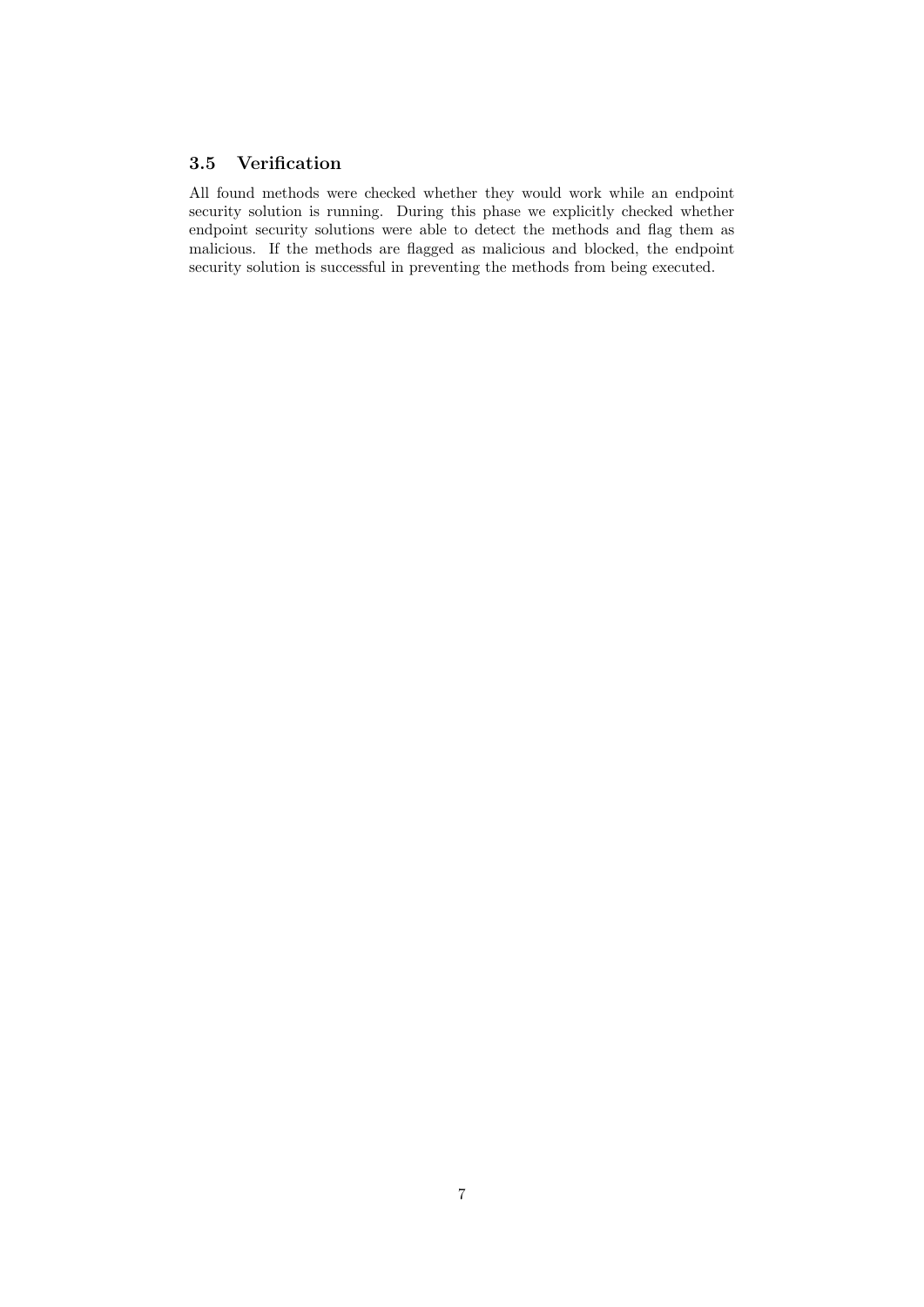### <span id="page-8-0"></span>4 Desk Research

Desk research is divided into sections describing the results of desk research and static analysis as described in section [3.](#page-5-0) This section mainly includes background information that is required for interpreting the results of the experiments.

#### <span id="page-8-1"></span>4.1 Windows API

In order to read or write files to the hard disk, Windows provides an API. A read operation can be performed by calling ReadFile and a write operation can be performed by calling WriteFile. In appendix [A](#page-28-0) we show that if an application in user-mode calls WriteFile from the Windows API, multiple calls are made in user-mode and kernel-mode before the data is written to the hard disk. The userand kernel-mode calls are displayed in figure [1.](#page-8-2)

<span id="page-8-2"></span>

Figure 1: WriteFile related calls in user-mode and kernel-mode to the Hard Drive per DLL-file or Executable on Windows 10 x64

If an x86 application calls WriteFile on an x64-system, KiFastSystemCall in figure [1](#page-8-2) is replaced with Wow64SystemServiceCall in order to translate the x86-instructions to x64-instructions. Another requirement is that WriteFile uses an open file handle, which could be created with API-call CreateFile.

A driver in kernel-mode is able to communicate directly with the file system driver or storage driver by sending an Input/Output Request Packet (IRP) through IofCallDriver. However, the Windows API follows the schedule depicted in figure [1](#page-8-2) and an IRP is first forwarded to the file system driver. After processing the IRP, the file system driver sends an IRP with function IRP MJ WRITE to the storage class driver. This is an instruction for a write operation. The storage class driver is for example responsible for processing storage related IRPs, translating them to SCSI Request Blocks (SRBs) and forwarding them to the storage port driver corresponding to the given device object. Those SRBs are used to communicate with the storage port drivers. In figure [2](#page-9-2) we show the storage driver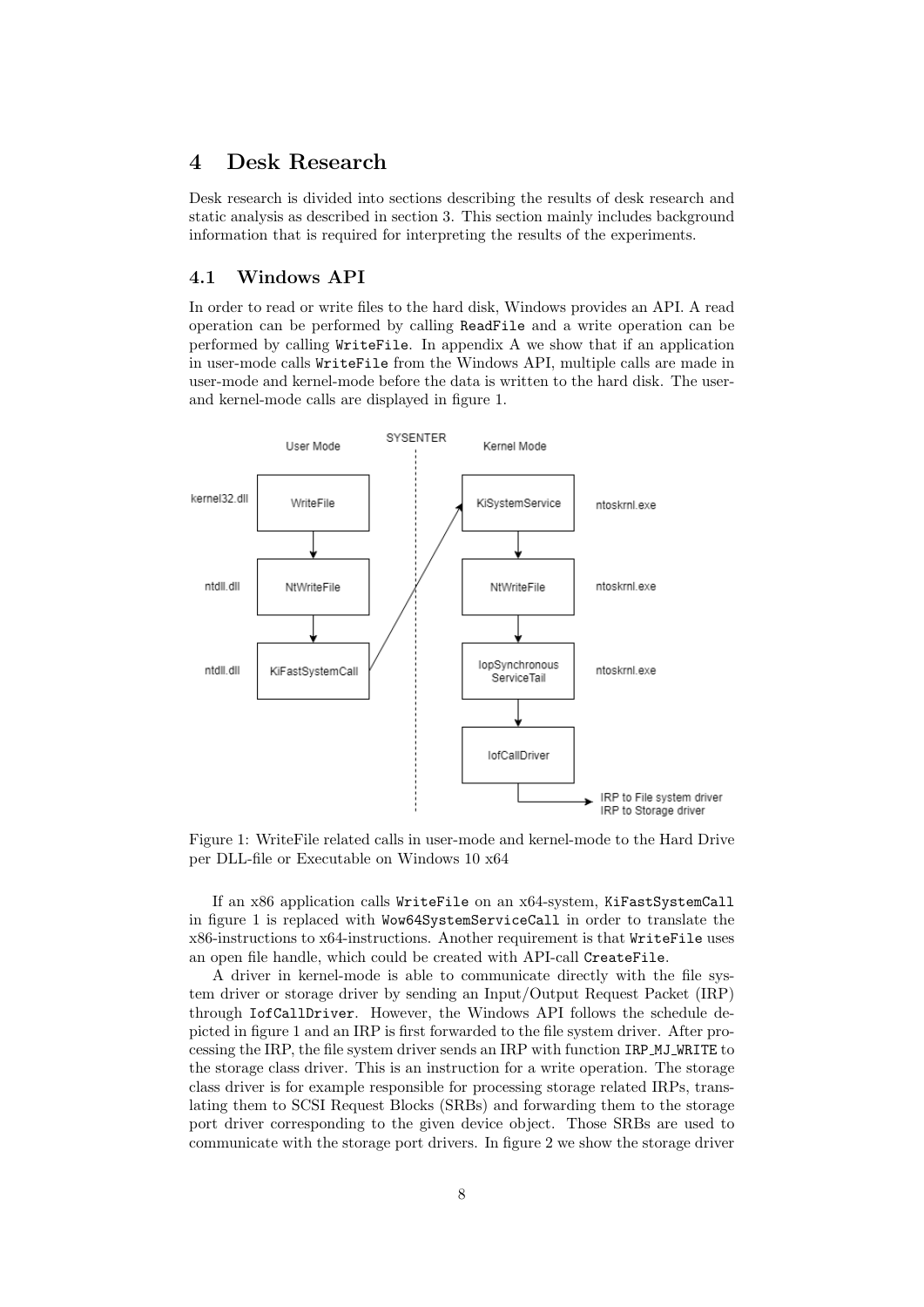<span id="page-9-2"></span>stack, including the storage port drivers that communicate with specific types of storage, such as SCSI, SAS, IDE or SATA.



Figure 2: Windows Storage Driver Architecture (Microsoft 2017[3](#page-9-3) )

In figure [2](#page-9-2) is shown that the storage class driver sends SRBs to the storage port drivers. This requires that the lower-filter drivers and storage port drivers must be able to interpret SCSI-commands and, if necessary, translate the command to a command compatible with IDE or SATA disks. In the figure, the upper-filter drivers are attached to the storage class driver and are able to interpret IRPs, while the lower-filter drivers must be able to interpret SCSI-commands.

#### <span id="page-9-0"></span>4.2 Hooking

Hooking is a technique that is used to listen to or modify the behaviour of a program by intercepting an instruction of a program. According to Matt Hilman (2015), there are three hooking techniques that can be used in user-mode in Windows [\[14\]](#page-25-12). This is earlier described by Sameer Patil (2014), in an article where he describes user-mode and kernel-mode hooking techniques [\[24\]](#page-26-4). These techniques are described in sections [4.2.1](#page-9-1) and [4.2.2.](#page-10-0)

#### <span id="page-9-1"></span>4.2.1 User-mode hooking

Three techniques for user-mode hooking are Dynamic-Link Library injection (DLL), Import Address Table (IAT) hooking and inline hooking. The methods described can be performed using administrative privileges on the machine.

DLL-injection is used to provide hooking into function calls of another process [\[15\]](#page-26-5). By injecting the DLL, code is injected into the address space of the target process and therefore it is possible to manipulate the behaviour of the program. DLL-injection can be performed in four stages. The first stage includes attaching a process with access to the DLL to inject to a target process, using the OpenProcess function from the Windows API. In the second stage memory will

<span id="page-9-3"></span><sup>3</sup>https://docs.microsoft.com/en-us/windows-hardware/drivers/storage/storage-driverarchitecture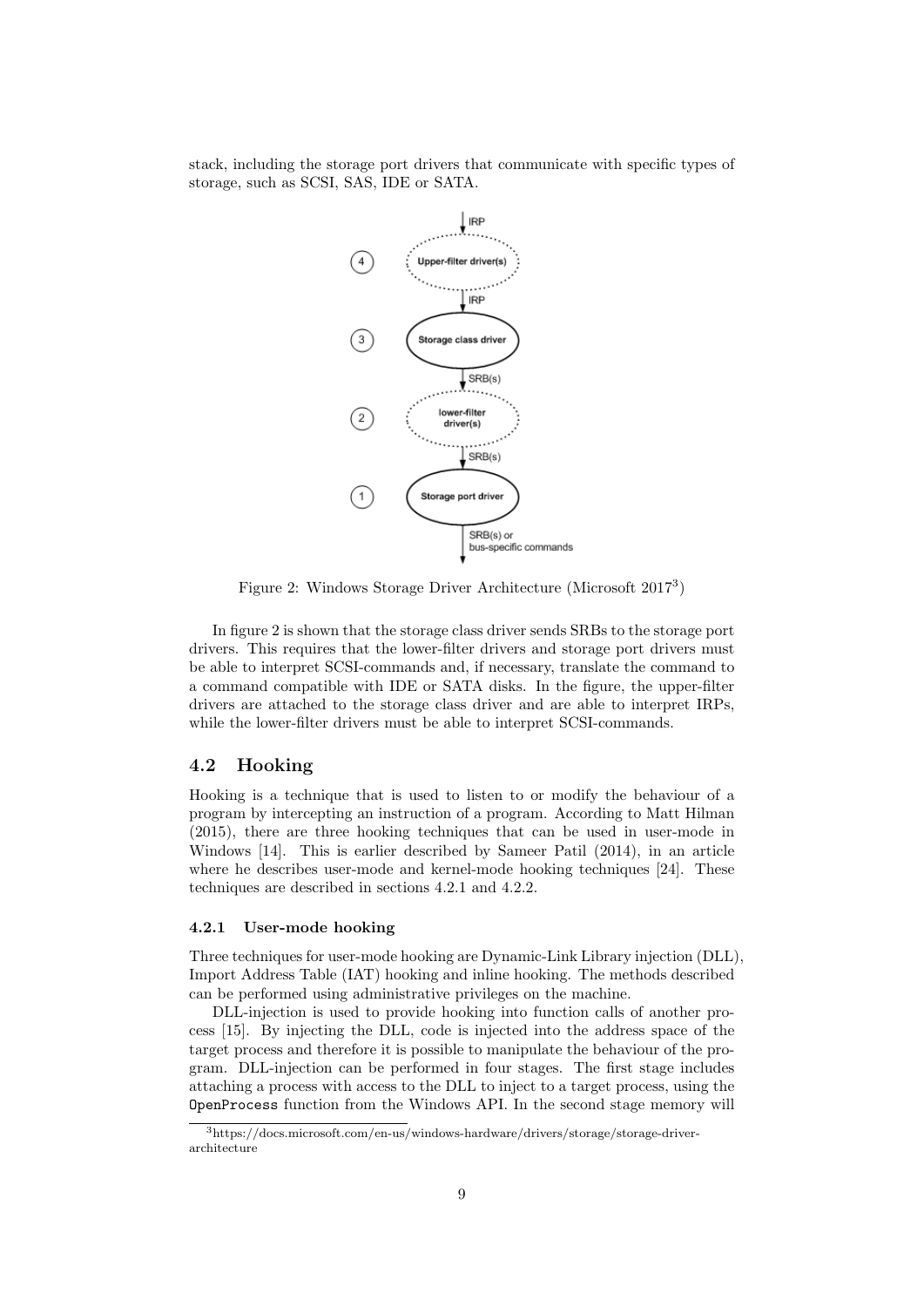be requested within the target process, which has the size of the DLL. The DLL is then copied to the created process memory space and executed by the Windows API-call CreateRemoteThread.

Executables in Windows could use an IAT, which contains the memory address of functions that are imported from libraries. An IAT is used when an executable is static, thus all DLL-functions are already imported in the executable. This could be used when it is unwanted to install specific DLL-files on a user's computer. By altering the memory address of a targeted function by the memory address of a hooking function, the call can be intercepted, altered or forwarded to the original target function. The memory address could be altered in the executable or via DLL-injection by altering the address in the process' memory. A downside of this technique is that it only works for load-time dynamic linking and not for run-time dynamic linking, because when run-time dynamic linking is used, because the DLL is loaded at run-time and the addresses of the DLLfunctions are retrieved after the DLL was loaded. In appendix [B](#page-29-0) we show snippet of the import address table of kernel32.dll attached to a notepad process. The second memory address in the lines is the memory address of the function that is imported from ntdll.dll.

With inline hooking, the first few bytes of the function are overwritten by a jump instruction to a detour-function. The detour-function calls, after executing its instructions, a trampoline function, which is used to call the target function. The target function returns to the detour-function, which returns to the source function. Downside of using this technique is that the hooking function must perform the instructions that were overwritten in the source function. However, to allow inline hooking, Microsoft places a dummy-instruction at the start of the function (MOV EDI, EDI). This allows space for a short jump instruction to, for example, five padding bytes inserted by Microsoft before the instruction. These padding bytes could be used to perform a long jump to the hooking function.

#### <span id="page-10-0"></span>4.2.2 Kernel-mode hooking

Four techniques for kernel-mode hooking are System Service Dispatch Table (SSDT) hooking, IRP hooking, Interrupt descriptor table (IDR) hooking and Sysenter hooking.

The SSDT contains mappings between function pointers and kernel routines. In order to hook into this function, the address of the call to the kernel routine should be changed to the address of the hooking function. This, however, does not work on 64-bit Windows versions as it runs Kernel Patch Protection, which prevents the kernel from being patched [\[17\]](#page-26-6).

IRPs are used to communicate with device drivers and for intercommunication between drivers. Every drive must contain the DriverEntry-function, which creates a driver object for every device that handles I/O requests. The I/O manager, which is responsible for managing the I/O operations in Windows, creates a driver object at the same time. This driver object will be populated with addresses to the actual functions in the driver by the DriverEntry routine. Hooking can be performed by modifying the address of the driver's functions in the driver object.

The IDT contains pointers to Interrupt Service Routines (ISR) and is used to map interrupts and exceptions with responses. Replacing the address to the response could be replaced by the address of the hooking function, which allows the hook to be executed every time an interrupt was received. This, however, does not work on 64-bit Windows versions due to Kernel Patch Protection.

Sysenter allows user-mode programs to request services from the kernel. Sysenter is called in ntdll.dll and jumps to the address set in SYSENTER EIP. By changing the address in register SYSENTER EIP, the sysenter command could be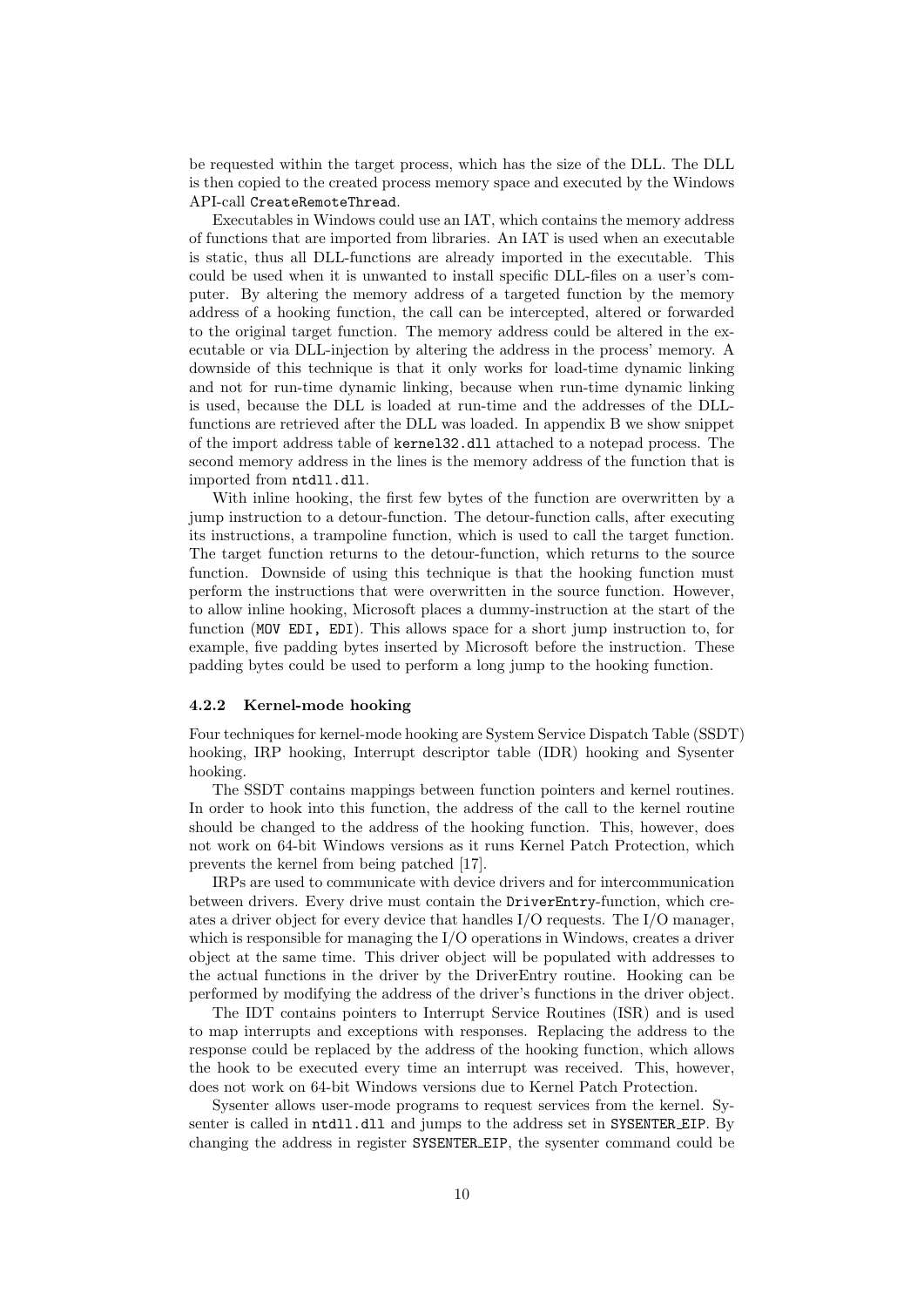forwarded to a detour-function.

#### <span id="page-11-0"></span>4.3 File system minifilter drivers

The minifilter drivers are used to either log, monitor, modify or prevent I/O operations that are related to the file system. Microsoft Windows provides an I/O manager, which forwards I/O requests to the file system [\[3\]](#page-25-7). Windows also has a built-in filter manager that operates as a kernel-mode driver and attaches to the file system stack if filter drivers are active. This allows the filter manager to intercept I/O requests forwarded to the file system driver and pass them through the minifilter drivers. The process is shown in figure [3.](#page-11-2)

<span id="page-11-2"></span>

Figure 3: Simplified I/O Stack with filter manager en three minifilter drivers  $(Microsoft, 2017<sup>4</sup>)$  $(Microsoft, 2017<sup>4</sup>)$  $(Microsoft, 2017<sup>4</sup>)$ 

In figure [3](#page-11-2) minifilters are shown in different categories. We observe that filter category Anti-Virus (AV) has a higher altitude than category Replication. The AV minifilter has a higher priority than the Replication filter, which means that drivers in the AV category will process the I/O request before drivers in the Replication category process it. This mechanism is for example used to prevent malicious data from being replicated as the AV minifilter could block the I/O operation when it detects malicious activity.

#### <span id="page-11-1"></span>4.3.1 Altitudes

Microsoft provides a list with allocated altitudes to existing file system minifilter drivers [\[16\]](#page-26-7). Under column company, we observed that multiple companies that create endpoint security or AV software have registered an altitude for minifilter drivers. Those minifilter drivers are registered in the higher range of altitudes, allowing the minifilter driver to be processed earlier than lower altitudes. As of now the highest altitude not registered by Microsoft is registered by Raytheon

<span id="page-11-3"></span><sup>4</sup>https://docs.microsoft.com/en-us/windows-hardware/drivers/ifs/filter-manager-concepts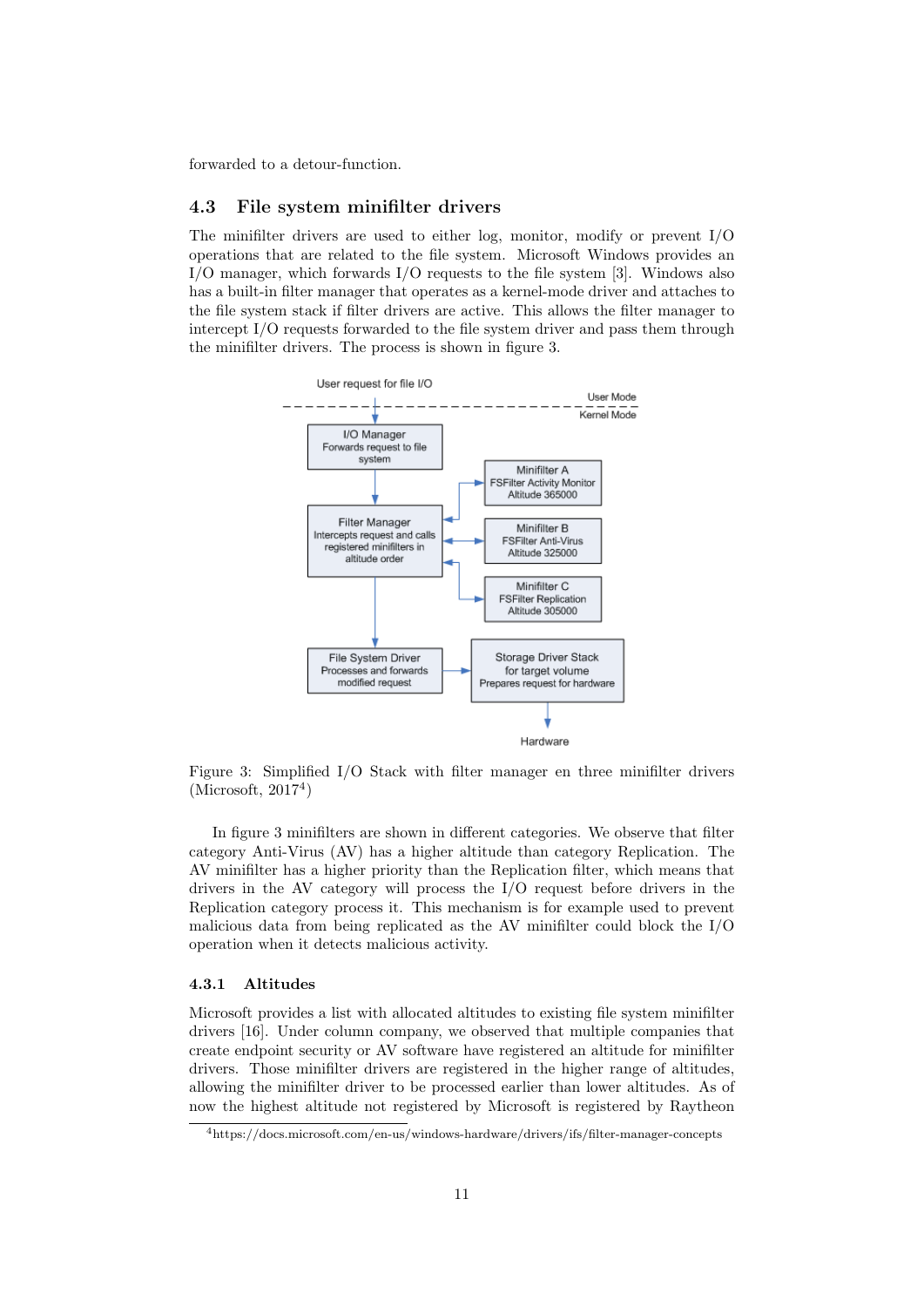Cyber Solutions, an American defence and technology company that includes endpoint security in their services.

#### <span id="page-12-0"></span>4.3.2 Filter manager

The filter manager maintains driver objects, which are in order attached to the file system. A device object is also known as a frame and represents a range of altitudes. If a minifilter registers to the filter manager, the altitude specified in the minifilters' INF-file is retrieved. If the specified altitude is higher than the frame altitude the frame was extended to, the frame will be extended to the defined altitude. If a legacy filter is active, the altitude of the legacy filter is determined using FltpCalculateLegacyFilterAltitude and the frame altitude can be extended until the legacy filter's altitude. If the specified altitude is higher than the extended frame a new set of driver objects is added to each stack.

<span id="page-12-3"></span>A device object is attached by the filter manager through function FltpAttachDeviceObject. In figure [4](#page-12-3) we show a part of this function that was disassembled from fltmgr.sys in IDA Free edition. In this function IoAttachDeviceToDeviceStackSafe is called, which attaches an input device object to a given target device object [\[21\]](#page-26-8).

| loc 100035DE2: |                                         |  |  |  |
|----------------|-----------------------------------------|--|--|--|
| mou            | eax, [rcx+30h]                          |  |  |  |
| and            | eax. 40014h                             |  |  |  |
| or             | [r15+30h], eax                          |  |  |  |
| mou            | eax, [rcx+34h]                          |  |  |  |
| and            | eax, 100h                               |  |  |  |
| or             | [r15+34h], eax                          |  |  |  |
| lea            | r8. [rbx+8]                             |  |  |  |
| mou            | rdx. rcx                                |  |  |  |
| mou            | rcx. r15                                |  |  |  |
| call           | cs: imp IoAttachDeviceToDeviceStackSafe |  |  |  |
| mou            | esi. eax                                |  |  |  |
| mnu            | [rsp+78h+var 34], eax                   |  |  |  |
| test           | eax. eax                                |  |  |  |
| is             | 1oc 1C0035F25                           |  |  |  |

Figure 4: Call from filter manager to attachdevice object to attach the input device object to a target device object

#### <span id="page-12-1"></span>4.4 File caching

Windows has a method for caching files when they are in use or have recently been used [\[23\]](#page-26-9). The files will be stored in the system memory, also known as the system file cache. If a file is in the cache, which is the case when a handle is opened to the file and memory availability equals the size of the file, all write operations and read operations will be performed to and from the system file cache. A locked file, such as the active directory database on the domain controller, is in use by the domain controller and is being actively read and written to. Therefore there is a chance that the active directory database resides in the cache, when the domain controller is turned on. Because of this, the data the attacker wrote to the file on the NTFS volume could be overwritten by the cached data. Also, the data is read only from disk if the file was removed from the system file cache.

#### <span id="page-12-2"></span>4.4.1 Removing a file from the system file cache

A file can be removed from the system file cache using three methods. The system file cache can be flushed by using the undocumented NtSetSystemInformationfunction from the Windows API [\[18\]](#page-26-10). This operation will temporarily slow down the Operating System, since for all I/O operations the disk has to be queried again, instead of the faster file cache. An implementation of this API-call is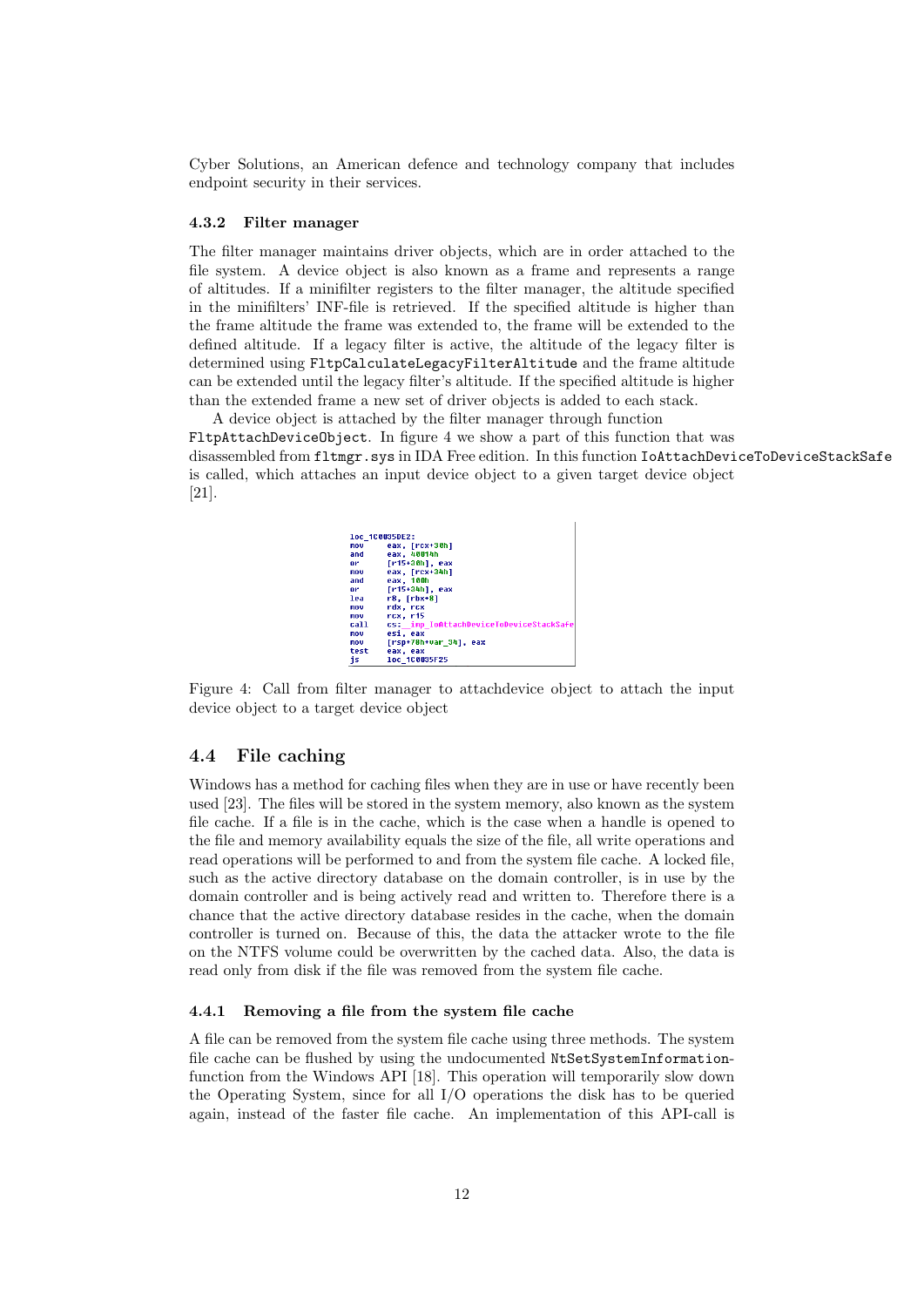located on the GitHub page of Eric Grange<sup>[5](#page-13-0)</sup>.

The second method is to decrease the maximum size of the system file cache and enable enforcing the maximum size using function NtSetSystemInformation. Since the maximum size of the system file cache decreases, older unused files will be removed from the system file cache to make space for new files. This method however, slows down the Operating System since for some I/O operations the disk has to be queried, instead of the file cache. An implementation of this method is created by Mark Russinovich and is called  $\text{CacheSet}^6$  $\text{CacheSet}^6$ .

The third method is to allocate empty memory to a process, until the memory is full. This results in a smaller system file cache size and may eventually remove the file from the cache. This method slows down the Operating System drastically, since 100 percent of the memory is in use. An implementation of this method is located at a blog of Chad Austin[7](#page-13-2) .

<span id="page-13-0"></span><sup>5</sup>https://github.com/EricGrange/FlushFileCache/blob/master/FlushFileCache.dpr

<span id="page-13-1"></span><sup>6</sup>https://docs.microsoft.com/en-us/sysinternals/downloads/cacheset

<span id="page-13-2"></span><sup>7</sup>https://chadaustin.me/2009/04/flushing-disk-cache/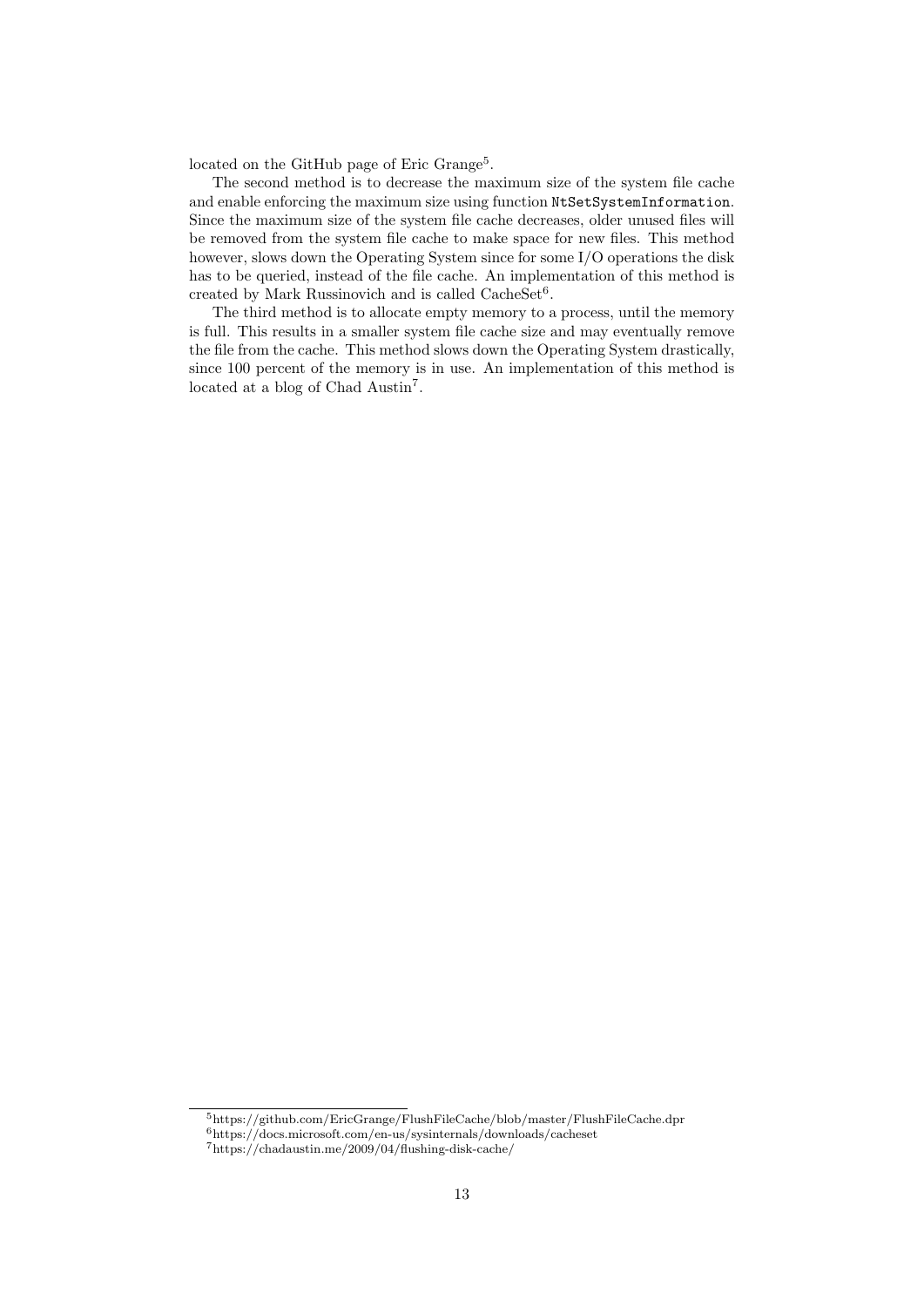### <span id="page-14-0"></span>5 Experiment Results

The experiment results are divided into sections describing results of the write experiments and methods to bypass NTFS Access lists and endpoint security.

#### <span id="page-14-1"></span>5.1 Write experiments

Joseph Bialek describes in his script Invoke-NinjaCopy that he used a read handle to the whole NTFS volume [\[1\]](#page-25-8). He parsed the input with an NTFS parser, such that he is able to copy a selected file where he has no read access to. Based on this information we have performed some experiments by attempting to use WriteFile after opening a handle to the volume and disk to check whether the destination is writable or not.

#### <span id="page-14-2"></span>5.1.1 User-mode

We have built a user-mode program that attempts to open a handle to the volume and disk using CreateFile from the Windows API. After opening the handle, the program attempts to write to specific sections of the NTFS volume or disk using WriteFile. The results are shown in table [3.](#page-14-3)

<span id="page-14-3"></span>

|                             | Handle to volume | Handle to harddisk |
|-----------------------------|------------------|--------------------|
| Write to file system        |                  |                    |
| Write to NTFS boot sector   |                  |                    |
| Write to Master File Table  |                  |                    |
| A lert by Endpoint security |                  |                    |

Table 3: Results of write experiments sorted by writing to volume and harddisk

In our first experiment we opened a write handle to volume C: and attempted to write RICK to the first four bytes of the NTFS boot sector. The NTFS boot sector differs from the Master Boot Record (MBR) on a hard drive, since the NTFS boot sector resides on a volume, describing volume-related information, and the MBR on a harddisk, describing partition-related information. In appendix [C](#page-29-1) we show the initial 1024 bytes of the NTFS boot sector, followed by information whether the volume is mounted and locked. This is followed by the 1024 bytes of the boot sector after performing the writing operation. In this experiment, writing to the boot sector succeeded as the first four bytes have been overwritten by RICK.

In our second experiment we opened a write handle to volume C: and attempted to write RICK to the first four bytes of the Master File Table (MFT). Using ntfsinfo64 by Sysinternals we determined the location of the MFT (0xC0000000), which contains pointers to files attached to file IDs. In appendix [C](#page-29-1) we show MFTdata in the same format as our previous experiment. In this experiment, writing to the MFT-section failed as the first four bytes have not been overwritten.

In our third experiment we opened a write handle to disk PhysicalDisk0. When running the program, opening the write handle was detected by the AVsolution and classified as malicious activity. However, after turning off the AVsolution, we still were unable to write to the device. This is shown in appendix [C,](#page-29-1) which shows the first 1024 of the NTFS boot sector on offset 0x23700000 from the start of the disk before and after performing the write operation.

Microsoft describes that since Windows Vista it is required to have exclusive access to the volume or physical disk in order to write to it. This can be obtained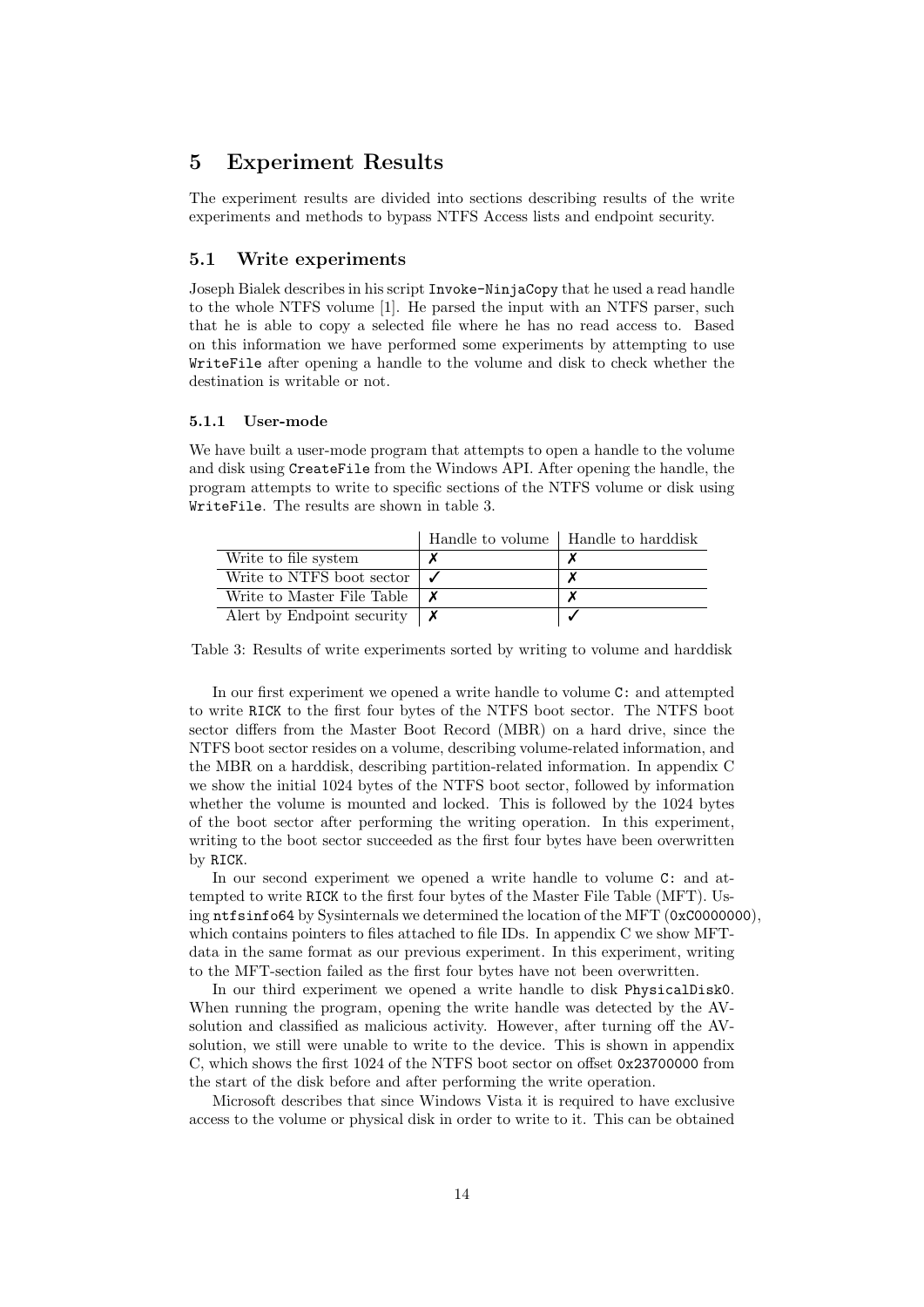by locking or dismounting the volume with DeviceIoControl [\[7\]](#page-25-5). However, writing to the boot sector is allowed when opening a handle to the volume. Since we performed the experiments on an active volume it is not possible to dismount or lock the volume, thus we were unable to write to the Master File Table or file system space. To write to the volume, the application communicates through the file system driver to get access to the volume. To write to the disk, the application communicates with the storage drivers to get access to the disk and the request is not processed by the file system driver. At the file system level driver, access to the NTFS boot sector is allowed and this is passed to the storage driver. At the storage driver, writing to volume-related space is not allowed, unless the file system level driver communicates this by setting the flag SL FORCE DIRECT WRITE in the IRP [\[22\]](#page-26-3).

#### <span id="page-15-0"></span>5.1.2 Kernel-mode

The same experiments were performed with a kernel mode driver. As the driver operates in a shared kernel space, the driver should have elevated permissions. In order to attempt to write to the volume and harddisk we have used NtWriteFilefunction. The results are shown in table [4.](#page-15-1)

<span id="page-15-1"></span>

|                             | Handle to volume | Handle to harddisk |
|-----------------------------|------------------|--------------------|
| Write to file system        |                  |                    |
| Write to NTFS boot sector   |                  |                    |
| Write to Master File Table  |                  |                    |
| A lert by Endpoint security |                  |                    |

Table 4: Results of write experiments sorted by writing to volume and harddisk

We observed in the results in table [4](#page-15-1) that we did not get an alert of the endpoint security when opening a write handle to the harddisk. The write permissions for kernel-mode and user-mode using the Windows API appear to be the same.

Microsoft describes that since Windows Vista it is required to have exclusive access to the volume or physical disk in order to write to it. This can be obtained by locking or dismounting the volume with DeviceIoControl [\[7\]](#page-25-5).

However, Microsoft also describes a flag that can be set in an IRP stack pointer to force a direct write to the volume: SL FORCE DIRECT WRITE [\[22\]](#page-26-3). Therefore, we have written an additional kernel mode driver, mainly based on already existing code published on the code project [\[10\]](#page-25-13). An additional user-mode application communicates with this driver through Device IO control commands and sends data through this interface. The kernel mode driver communicates directly with the storage class driver, which is responsible for building SCSI Building Blocks based on the input IRP and forward it to the appropriate driver. The results of this experiment are shown in table [5.](#page-15-2) Since the kernel mode driver does not interact with the file system driver, it was only possible to create a handle to the harddisk.

<span id="page-15-2"></span>

|                             | TDE. | SATA | -SCSI | SAS |
|-----------------------------|------|------|-------|-----|
| Write to file system        |      |      |       |     |
| Write to NTFS boot sector   |      |      |       |     |
| Write to Master File Table  |      |      |       |     |
| A lert by Endpoint security |      |      |       |     |

Table 5: Results of write experiments while directly communicating with the storage class driver, sorted by storage technology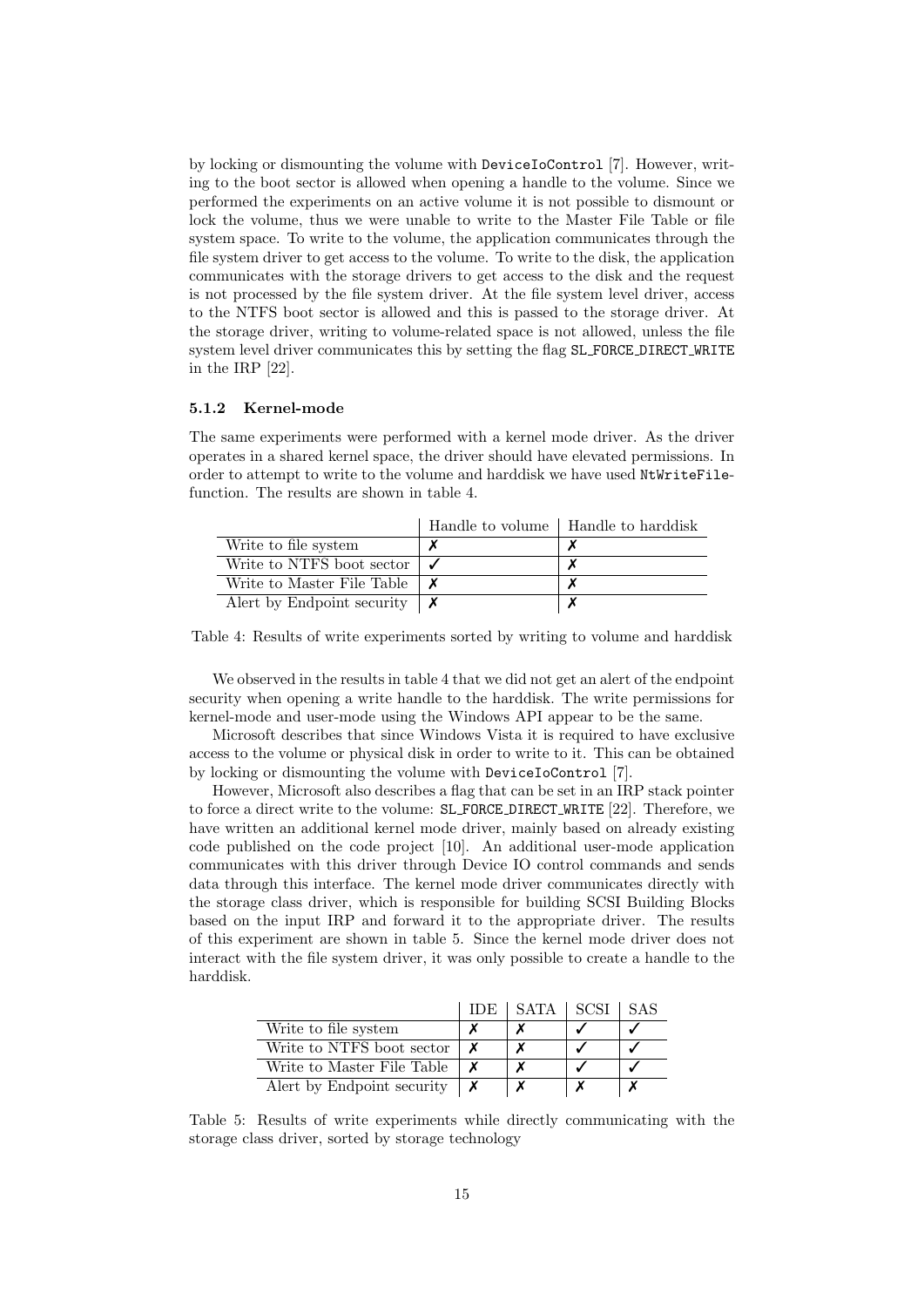Our results in table [5](#page-15-2) show that it is possible to directly write to an active NTFS volume using the kernel mode driver we have created. This, however, is limited to the SCSI and SAS technologies. This allows data on the NTFS volume to be overwritten. When attempting to write to IDE and SATA drives using this proof of concept, the response from the storage port driver to the class driver is INVALID SCSI BLOCK REQUEST, which means that there is no proper translation from the sent IRP to a command in an SRB that the targeted storage technology understands. A possible solution is to write a kernel mode driver that communicates with the storage port drivers directly by using SRBs with the commands that match the storage technologies.

#### <span id="page-16-0"></span>5.2 Writing to files with raw disk access

In tables [3,](#page-14-3) [4](#page-15-1) and [5](#page-15-2) we have shown to what locations we can write under what circumstances. From user-mode it is only possible to write to the NTFS boot sector, while from kernel mode raw write access to the disk is possible, allowing the complete NTFS volume to be overwritten. In order to write to files on an NTFS volume, the location of the NTFS volume on the raw disk must be known. Information about an NTFS volume, such as the cluster size, sector size and a pointer to the Master File Table can be found in the boot sector. The NTFS boot sector can be found by looking for bytes EB 52 90 4E 54 46 53 on the raw disk [\[27\]](#page-26-11).

#### <span id="page-16-1"></span>5.2.1 Parsing the boot sector

<span id="page-16-2"></span>The boot sector's global structure is shown in table [6.](#page-16-2)

| Offset (hex) | Length    | Value                  |
|--------------|-----------|------------------------|
| 0x0          | 3 bytes   | <b>JMP</b> Instruction |
| 0x3          | 8 bytes   | OEM ID                 |
| 0xB          | 25 bytes  | <b>BPB</b>             |
| 0x24         | 48 bytes  | <b>Extended BPB</b>    |
| 0x54         | 426 bytes | Bootstrap code         |
| 0x1FE        | 2 bytes   | End of sector marker   |

Table 6: Boot sector structure

The Bios Parameter Block (BPB)-section in the boot sector contains information about the amount of sectors, clusters and the location of the Master File Table (MFT). In order to write to files and determine their location, the relevant data and their offset within the BPB are listed in table [7.](#page-16-3)

<span id="page-16-3"></span>

| Offset (hex) | Length  | Value                           |
|--------------|---------|---------------------------------|
| 0x0B         | 2 bytes | Bytes per sector                |
| 0x0D         | 1 byte  | Sectors per cluster             |
| 0x28         | 8 bytes | Total amount of sectors         |
| 0x30         | 8 bytes | Logical cluster number of MFT   |
| 0x38         | 8 bytes | Logical cluster number copy MFT |
| 0x40         | 1 byte  | Clusters per MFT record         |
| 0x44         | 1 byte  | Clusters per index buffer       |

Table 7: Relevant sector and cluster information and MFT location information offsets within NTFS bootsector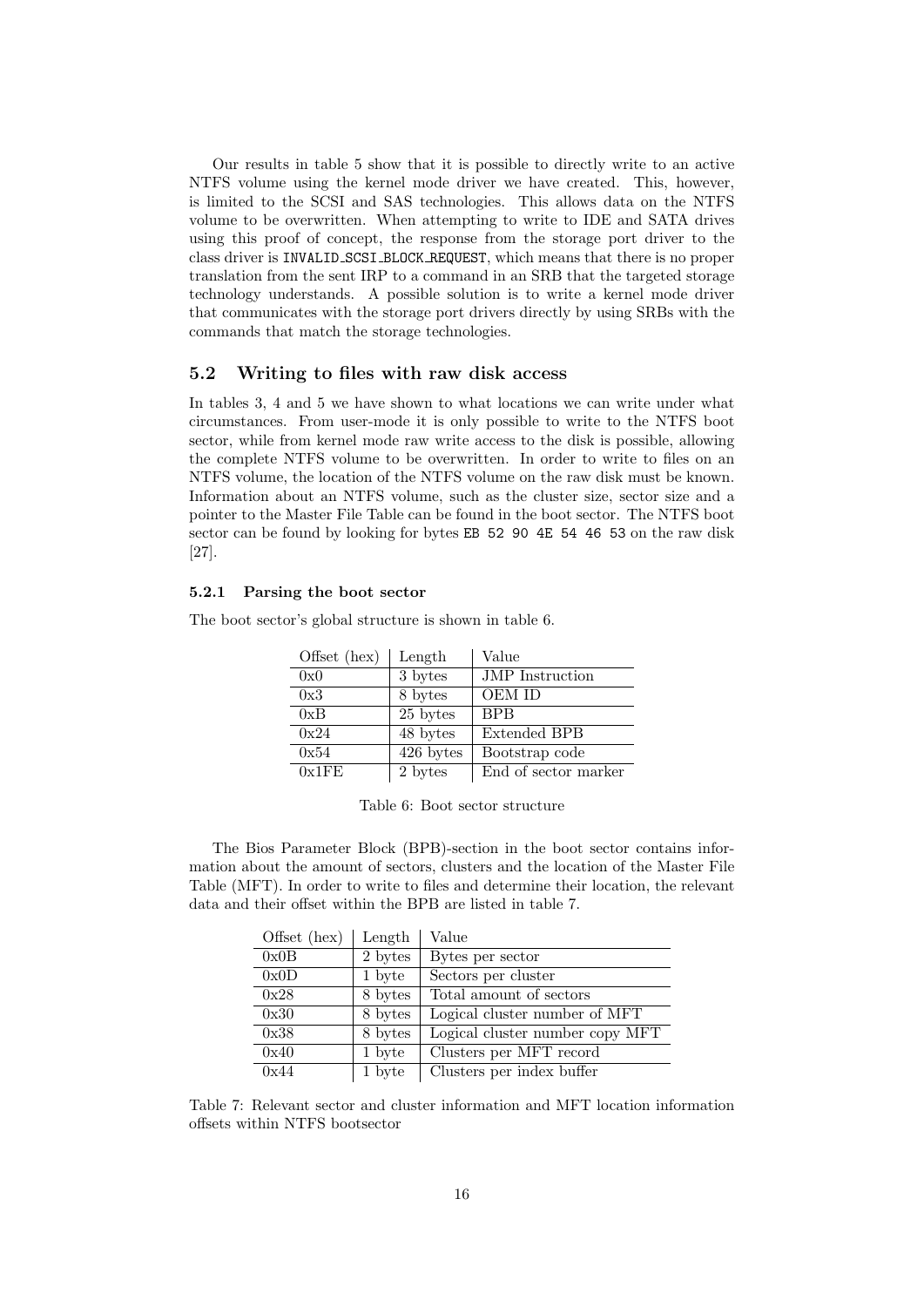This information can be used to calculate the byte location of the MFT from the start of the NTFS volume:

$$
ByteLoc_{MFT} = S_{bytes} * C_{sectors} * MFT_{clusterloc}
$$

 $ByteLoc_{MFT}$  is the location of the MFT in bytes,  $S_{bytes}$  is the amount of bytes in the sector,  $C_{sectors}$  is the amount of sectors in a cluster and  $MFT_{clusterloc}$  is the location in logical clusters of the MFT.

#### <span id="page-17-0"></span>5.2.2 Parsing the Master File Table

The MFT contains file-records that describe information about a file, such as attributes describing the name of the file, the creation time of the file and a pointer to the actual data of the file. This pointer could be used to locate the actual data on the volume and overwrite the content [\[26\]](#page-26-0).

The MFT starts with a header attribute, which contains for example the file identifier, flags to determine whether the file exists or not and the physical record size of the MFT-record. These examples and their offsets within the MFT-record are shown in table [8.](#page-17-1) The contents of this table are derived from an MFT-record template for 010 editor by Andrea Barberio<sup>[8](#page-17-2)</sup>.

Offset (hex) | Length | Value

<span id="page-17-1"></span>

| 0x0  | 4 bytes | FILE, if invalid BAAD        |
|------|---------|------------------------------|
| 0x14 | 2 bytes | Attribute offset             |
| 0x16 | 2 bytes | $0000 =$ Deleted             |
|      |         | 01 $00 =$ Allocated          |
|      |         | $0200 =$ Directory deleted   |
|      |         | $0300 =$ Directory allocated |
| 0x18 | 4 bytes | Actual record size           |
| 0x1C | 4 bytes | Physical record size         |

Table 8: Structure of an MFT File-record header

NTFS uses attributes to store file-related data, such as the filename and the data of the file [\[26\]](#page-26-0). The attribute types, which are described in the first four bytes of an attribute, should match hexadecimal values 30 00 00 00 or 80 00 00 00. Those values identify the file name and data attributes respectively. An attribute's content can either be resident or non-resident. The differences between the resident header and non-resident header are shown in tables [9](#page-17-3) and [10.](#page-17-4)

<span id="page-17-3"></span>

| Offset $(hex)$ Length |                                        | Value                    |
|-----------------------|----------------------------------------|--------------------------|
| 0x10                  | 4 bytes                                | Length of content        |
| 0x14                  | 2 bytes                                | <b>Offset to content</b> |
| 0x16                  | Defined by length of content   Content |                          |

<span id="page-17-4"></span>Table 9: NTFS attribute resident header specific fields

| Offset $(hex)$   Length   Value |                              |
|---------------------------------|------------------------------|
| 0x10                            | 8 bytes Start of VCN Runlist |
| 0x18                            | 8 bytes   End of VCN Runlist |
| 0x20                            | 2 bytes   Offset to runlist  |

Table 10: NTFS attribute non-resident header specific fields

<span id="page-17-2"></span><sup>8</sup>https://www.sweetscape.com/010editor/templates/files/MFTRecord.bt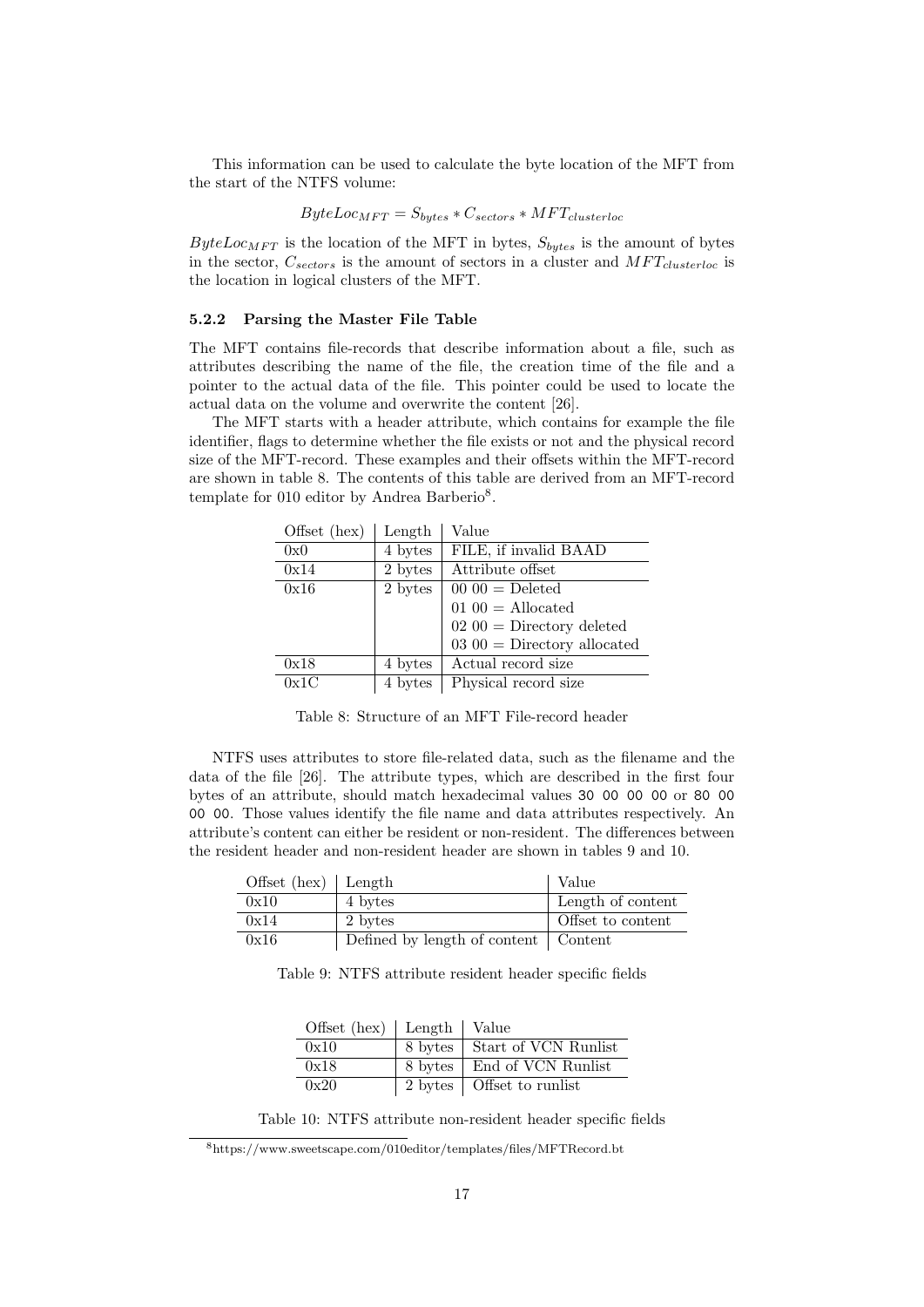If the attribute's content is resident, the content resides within the MFTrecord. The location and length of this content are defined by the offset and length values shown in table [9.](#page-17-3) If the attribute's content is non-resident, the data is located outside of the MFT-record. The location is defined using a data runlist. The structure of a runlist is shown in table [11.](#page-18-2)

<span id="page-18-2"></span>

| Offset $(hex)$   Length |                                                   | Value  |
|-------------------------|---------------------------------------------------|--------|
| 0x0                     | 1 byte                                            | Header |
| 0x1                     | Defined by first 4 bits of header   Cluster count |        |
| Unknown                 | Defined by last 4 bits of header   LCN Offset     |        |

Table 11: NTFS Data run structure repeated x times

The purpose of a data runlist is to identify the location of (a fragment of) data that is related to the MFT-record. The first hexadecimal digit in the header defines the length of the cluster count field and the second hexadecimal digit in the header defines the length of the Logical Cluster Number (LCN) offset field. If the header is set to 00, the end of a data runlist is indicated.

#### <span id="page-18-0"></span>5.2.3 Overwriting file data

If, using the data runs, the cluster numbers on the volume are identified where the data is located. The data at that location can be overwritten. If the data is fragmented, the clusters that contain the data relevant for the file must be written to.

Using this method to overwrite file data bypasses the NTFS permissions set on a file as we do not communicate with the file system driver, which is responsible for maintaining those permissions. Next to that, since we have raw disk access, it is possible to write to files that are locked on the NTFS volume, such as NTDS.dit. This file is the Active Directory database and resides on the domain controller. Whether this works in combination with flushing the system file cache, has been added to future work.

Since the experiments with a write-handle to the volume have shown it is possible to write to the NTFS boot sector, it would be possible to change the location pointer to the MFT. Whether this works has yet to be determined.

#### <span id="page-18-1"></span>5.3 Bypassing Endpoint Security I/O hooks

In section [4.3](#page-11-0) we have described that multiple endpoint security solutions use minifilter drivers to intercept I/O operations. These drivers generally have a high altitude as the endpoint security solution has to detect malicious operations before data is written to or read from the NTFS file system.

Based on this information we have performed some more writing tests with endpoint security protection solutions installed on the Windows 7 machines. The experiments included to test whether endpoint security solutions would detect if a malicious file is written to the disk with the regular WriteFile function from the Windows API and our method using a kernel mode driver. The malicious file used is Love Letter, which is a virtual basic (VBS) based worm that used to spread itself through e-mail. According to virustotal, this malicious file is detected by the majority of endpoint security solutions<sup>[9](#page-18-3)</sup>.

In order to create a baseline, we have written the VBS-file to the user's desktop in user-mode. In our results this is marked as regular write. The endpoint security solution should detect this in order to test whether writing the malicious data to

<span id="page-18-3"></span> $^{9}$ https://www.virustotal.com//file/556700ac50ffa845e5de853498242ee5abb288eb5b8ae1ae12bfdb5746e3b7b1/detection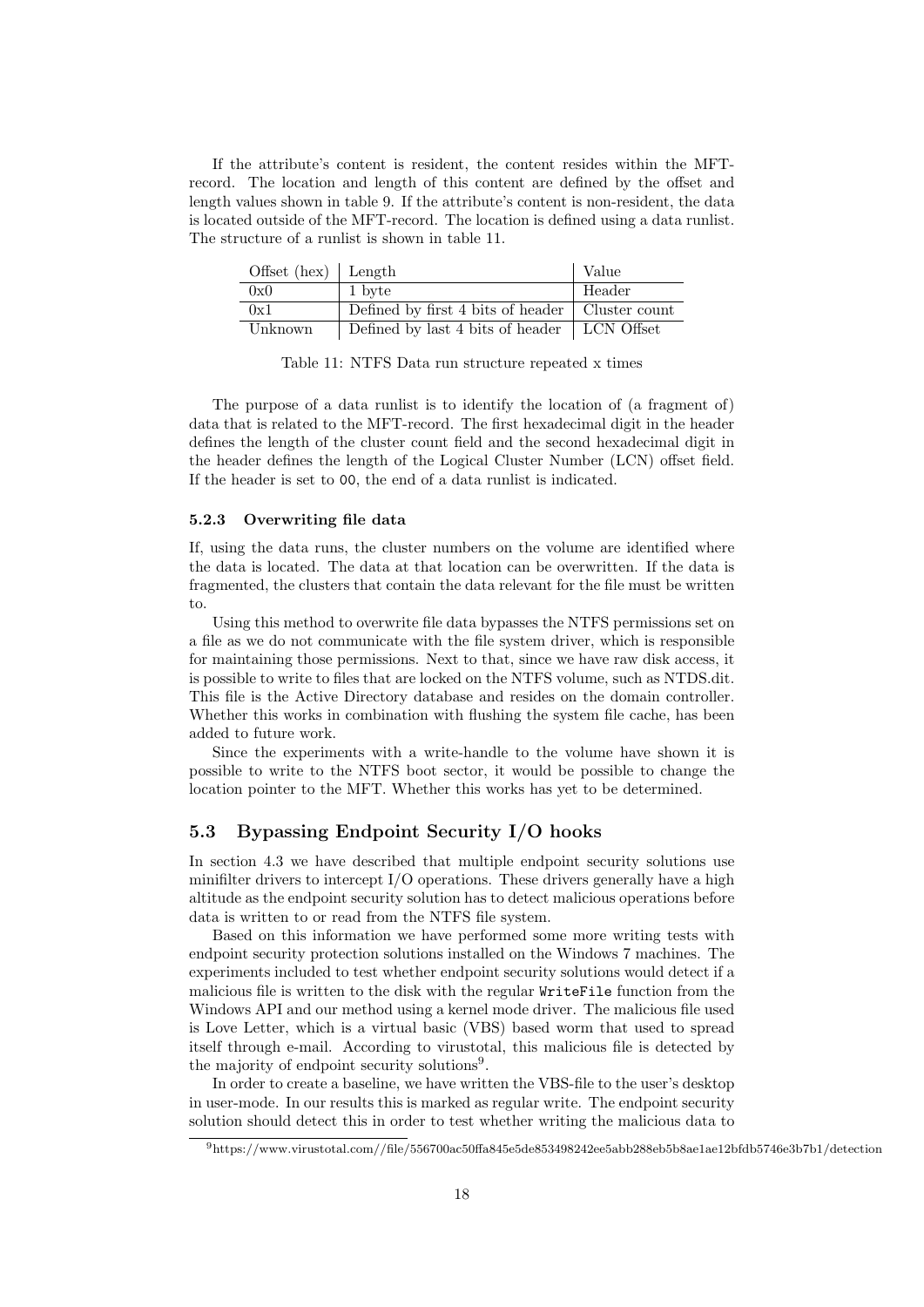the disk using our methods works, without the endpoint security solution blocking the operation or showing alerts. Then we performed all steps required to use our described method to write (malicious) data to the NTFS volume. Loading the driver is an operation that requires administrative privileges and was done using the devcon tool from the Windows Driver Development  $\mathrm{Kit}^{10}$  $\mathrm{Kit}^{10}$  $\mathrm{Kit}^{10}$ .

In 64-bit editions of Windows, driver signature enforcement is enabled, which disallows unsigned drivers to be loaded. In order to disable this enforcement measure, we have used  $DSEFix<sup>11</sup>$  $DSEFix<sup>11</sup>$  $DSEFix<sup>11</sup>$  that uses a vulnerability in an already signed driver to get access to the kernel memory. We tested whether the endpoint security solution would detect DSEFix' activity based on heuristics and not based on signatures, since this can be easily changed by modifying the source code slightly and rebuilding the application.

We used our user-mode application that runs with administrative permissions and attempted to communicate with our kernel-mode driver that directly communicates with the storage class driver. Through this communication the data in the VBS-file was written to a file that exists on the NTFS volume.

The results of those write experiments are shown in table [12.](#page-19-3)

 $1 =$  Kaspersky Internet Security

 $2 =$  Norton Security Deluxe

3 = McAfee Total Protection

- 4 = Bitdefender Internet Security
- $5 =$ Avira Free edition
- <span id="page-19-3"></span> $6 = ESET$  Internet security

| Regular write                    |  |  |  |
|----------------------------------|--|--|--|
| Loading driver                   |  |  |  |
| Communication with driver        |  |  |  |
| <b>DSEF</b> ix activity          |  |  |  |
| Write from kernel driver to disk |  |  |  |

Table 12: Detection of writing malicious code to the disk by endpoint Security solutions from user-mode and kernel-mode

In table [12](#page-19-3) is shown that all endpoint security solutions detect writing the file to the disk using the regular Windows APIs. Loading the driver, communication with the driver and write the malicious code to the disk are not detected by the endpoint security solution. One endpoint security solution manages to detect DSEFix activity based on heuristics.

#### <span id="page-19-0"></span>5.3.1 Alternative unverified approach

One approach could be to create a minifilter driver that manually attaches itself to a filter manager frame at a specified altitud by calling FltAttachVolumeAtAltitude. The altitude set should be lower, approximately 20,000, which is lower than all allocated altitudes according to Microsoft [\[16\]](#page-26-7). According to Microsoft's documentation on filter manager routines for I/O requests, a minifilter is allowed to open a file handle, read from a file and write to a file [\[19\]](#page-26-12). In the documentation of FltCreateFile, a function to create a file handle from a file system driver, is described that it is possible to pass a parameter containing the instance where it should start from. The I/O request will then only pass the minifilter drivers

<span id="page-19-1"></span> $10$ https://docs.microsoft.com/en-us/windows-hardware/drivers/download-the-wdk

<span id="page-19-2"></span><sup>11</sup>https://github.com/hfiref0x/DSEFix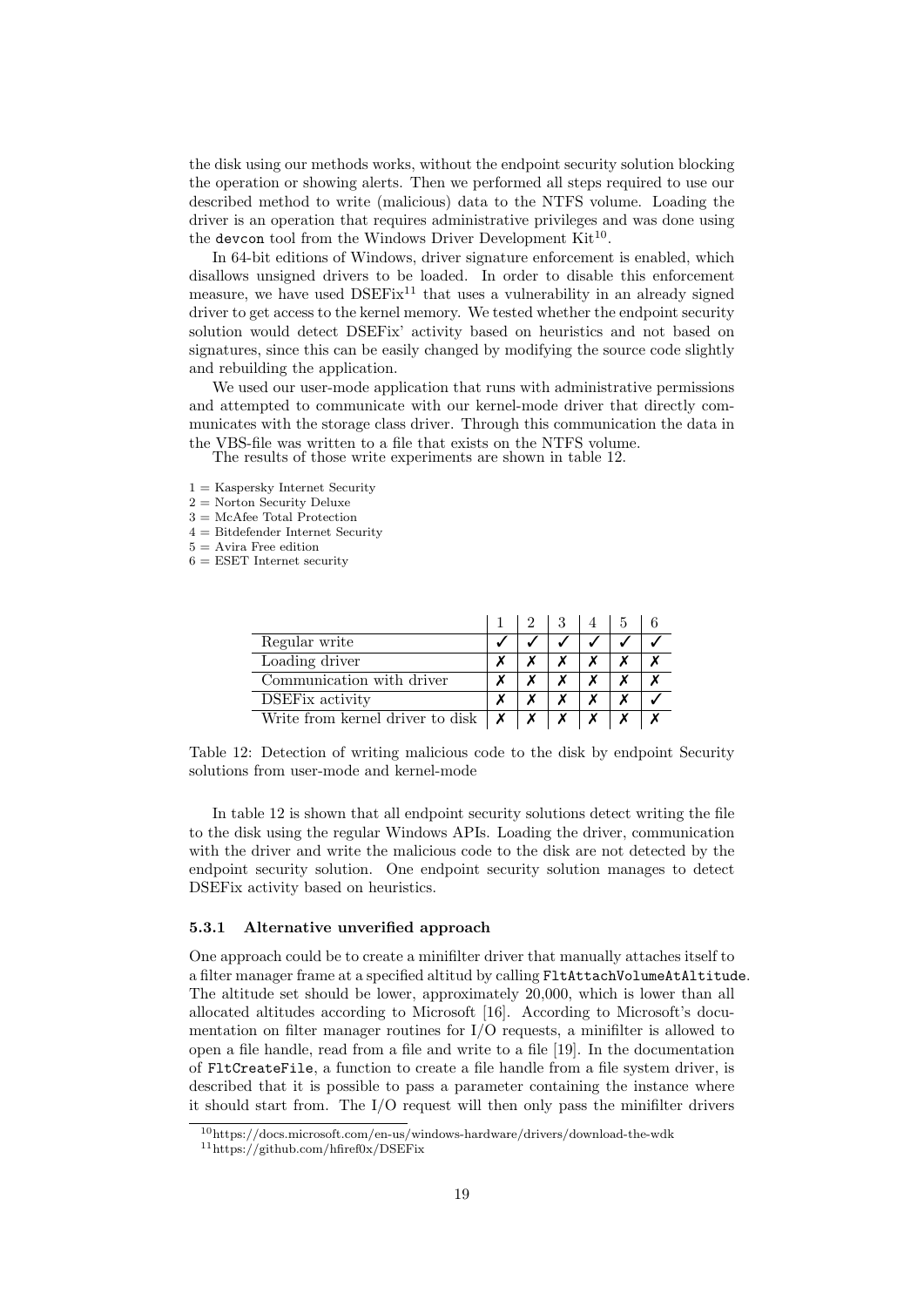below. Functions FltReadFile and FltWriteFile allow the same parameter. A minifilter driver at an altitude lower than all other minifilter drivers, will process an I/O operation last in the stack. If a minifilter driver initiates an I/O operation, the I/O operation will only be passed to the next lower driver in the stack and thus not be processed by minifilter drivers with higher altitudes [\[20\]](#page-26-13). So, it would be possible that on every  $I/O$  operation that passes the stack to the file system, data is written to the file system without Endpoint security detecting this at filter driver level.

The downside of this method however, would be that the NTFS access lists would not be bypassed, since we still would communicate with the file system driver. The file system driver is responsible for managing the file access on an NTFS volume based on the permissions a user has for a file.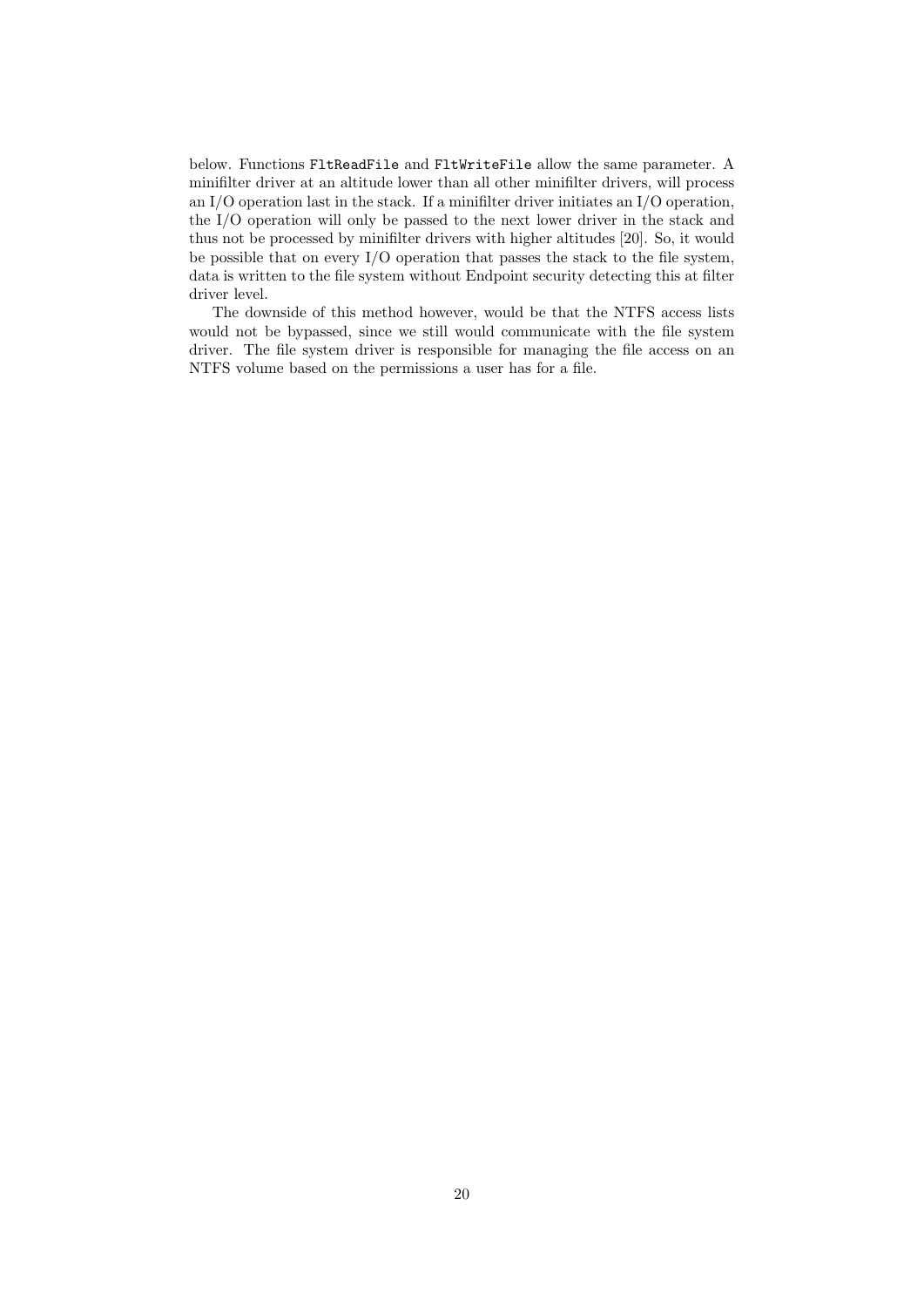### <span id="page-21-0"></span>6 Recommendations

Based on the findings in this research we have formulated some recommendations that could mitigate the risk that is followed by writing to locked files and bypassing real-time protection enabled endpoint security.

In order to mitigate the risk of writing malicious data to the disk without endpoint security detecting this, the solution should hook into a lower level driver than the file system driver to monitor and block the I/O operations based on content and destination. This would be possible by hooking into the IRP MJ WRITEfunction of the storage-related drivers as described in section [4.2.](#page-9-0) Another possibility is to actively block loading of unsigned drivers, unless a user manually has given permission to allow loading of each driver.

Microsoft could block the SL FORCE DIRECT WRITE flag in IRPs for third party drivers at file system and storage level drivers. Only drivers approved and signed by Microsoft should be able to use this flag.

Use at least file-based encryption in the file system to encrypt files and implement this in the software that uses these files. If an attacker wants to use the in this research described methods to write to a file, it is required to know the encryption key(s) to encrypt the data to be written. In this situation an attacker needs to read the complete file, decrypt the content using the key, change the content in buffer that has to be changed and encrypt the content again. The complete file must then be overwritten, unless the attacker wants to write its own content to it. In the last case, the attacker is required to encrypt the content using the key and write it to the appropriate data location on the NTFS volume. If the level of encryption is implemented in such a way that, when a user is logged on, the files on the raw disk are still encrypted, it is likely that the attacker needs the encryption key of the disk, filesystem or files. This makes it more difficult to overwrite files with data that is formatted correctly for its related software when decrypted.

### <span id="page-21-1"></span>7 Discussion

Since it is possible to have write access to the raw disk, while bypassing the file system filter driver, file system related checks are bypassed. Therefore, NTFS access lists can be bypassed using a kernel mode driver that sends self-built IRPs with the SL\_FORCE\_DIRECT\_WRITE flag set to the storage class driver. However, in our proof of concept this is limited to SCSI- and SAS-controllers as the storage class driver is not assigned to our ATA and IDE drivers, resulting in an incorrect translation between IRPs and SRBs. This could possibly be resolved by building a kernel-mode driver that directly communicates with the storage port driver that is responsible for handling requests regarding specific storage technologies.

Real-time write-related protection features in the tested endpoint security can be bypassed, since we do not communicate with the file system driver. This allows us to write malicious code to the disk using our kernel-mode driver that directly accesses the storage driver, without the endpoint security detecting this. This is resolvable by hooking into the storage class driver and listen for IRP MJ WRITE commands.

In our writing method we present a kernel mode driver. 64-bit editions of Windows require the kernel mode driver to be signed. In order to check this, driver signature enforcement is enabled and checks whether the kernel mode driver was signed during loading. Tools, such as  $DSEFix^{12}$  $DSEFix^{12}$  $DSEFix^{12}$ , use a vulnerability in an already signed VirtualBox driver, where the kernel memory can be accessed. An

<span id="page-21-2"></span> $12$ https://github.com/hfiref0x/DSEFix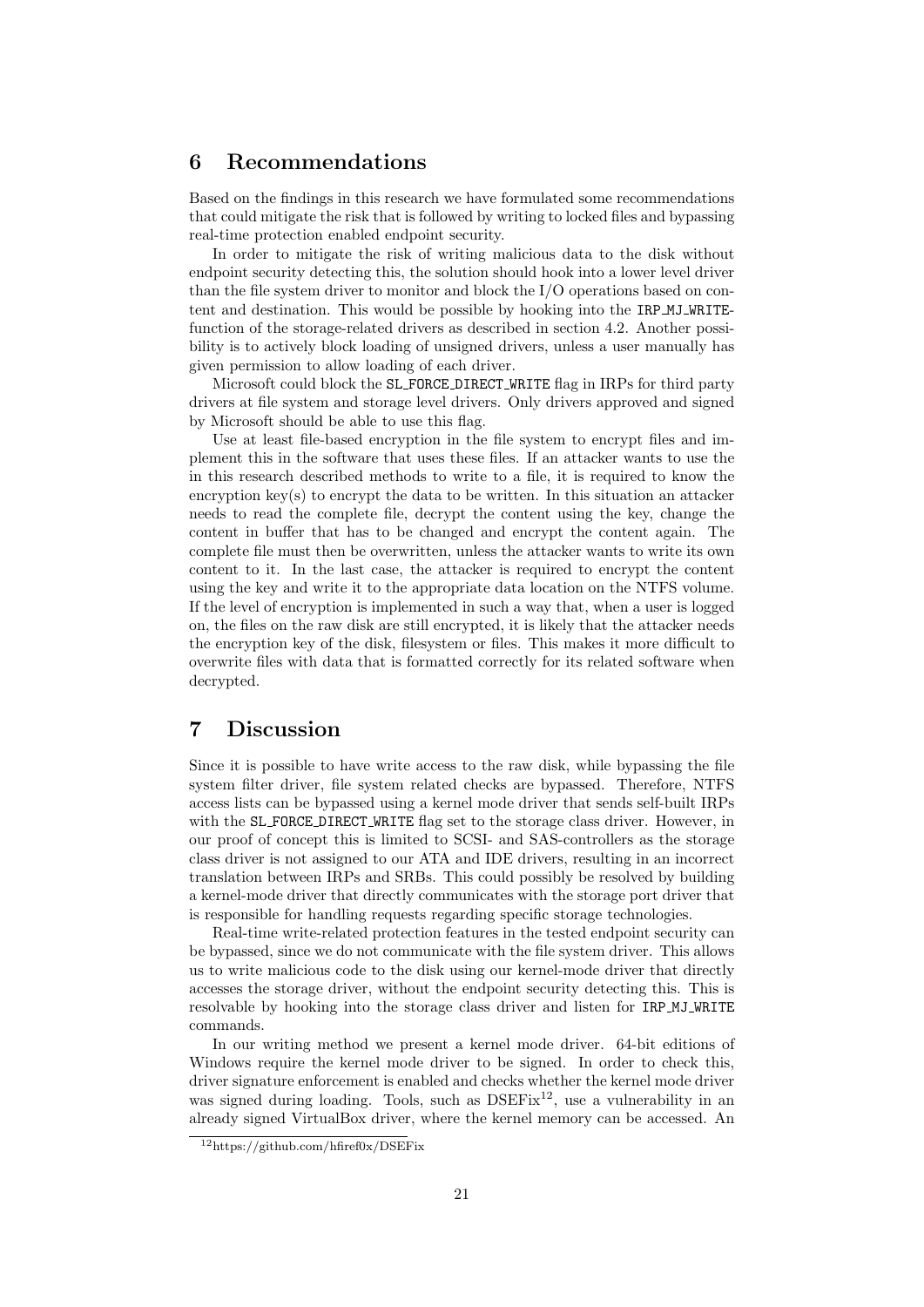installation of the hypervisor VirtualBox is not required. The driver signature enforcement can be disabled in the kernel memory. It appears in section [5.3](#page-18-1) that the majority of endpoint security solutions do not detect DSEFix or any of its activity. Loading the kernel mode driver and the activity of the user mode application with the kernel mode driver are also not flagged as malicious activity.

Loading the driver and communication with the driver is only possible with administrative privileges. This method of writing still poses a risk as it would allow an attacker to write to locked files where a user with administrative privileges does not have read or write access to. An example named in the introduction of this research is the Active Directory database NTDS.dit. A user with administrative privileges could turn endpoint security off, but in this research we have shown that the methods to load the driver, disable driver signature enforcement, communication with the driver and writing malicious data to a disk are not detected by most of the tested endpoint security solutions. Using the methods described in this paper, it would be possible to write malicious data to the disk without alerting a system administrator about turning the endpoint security off for example.

The system file cache might interfere with bypassing NTFS ACLs. For example when an attacker attempts to write to the active directory database and the database is in use, the file might be stored in the system file cache. This results in all read and write operations from the file system going directly to the system file cache and not to the disk. In order to prevent the system file cache from interfering, just before the write of the data the system file cache should be flushed. Our method always writes the new data directly to the disk. This in combination with the flush, would require the Operating System to perform a new read operation from the disk, since it can not read from the system file cache. This would allow the new data to be read and implemented on a live system. This theory however, still has to be verified. An alternative could be to modify the blocks related to the file in the file system cache and mark the block as dirty, resulting in a write back to the disk. Whether this method works, however, has to be verified.

When an attacker is able to access the kernel space, basically anything related to Windows can be bypassed or modified. This also includes the retrieval of file encryption keys that could be in memory. On 64-bit editions of Windows, a feature called patchguard is in place that detects whether the kernel memory was altered with, making it more difficult to change variables in the kernel. However, there are multiple methods to bypass patchguard described on the Github page of  $h$ firef0x<sup>[13](#page-22-1)</sup>. This research presents a way to bypass endpoint security, without modifying the endpoint security solution in kernel. Also, ways to bypass the NTFS permissions are presented to for example write to locked files while the volume is in use. As the method is as of now undetected, alerts to system administrators might be prevented allow a red team to infiltrate an infrastructure silently.

### <span id="page-22-0"></span>8 Conclusion

Our research question is: In what way can data be written to an NTFS filesystem, such that hooks in write operations within Windows are bypassed?

From user-mode it is possible to change the NTFS Master File Table location pointer in the boot sector, this could result in a bypass of the software hooks in case a copy of the Master File Table has been created that is accessible from user-space and the location pointer is changed to that new location. Changing

<span id="page-22-1"></span><sup>13</sup>https://github.com/hfiref0x/UPGDSED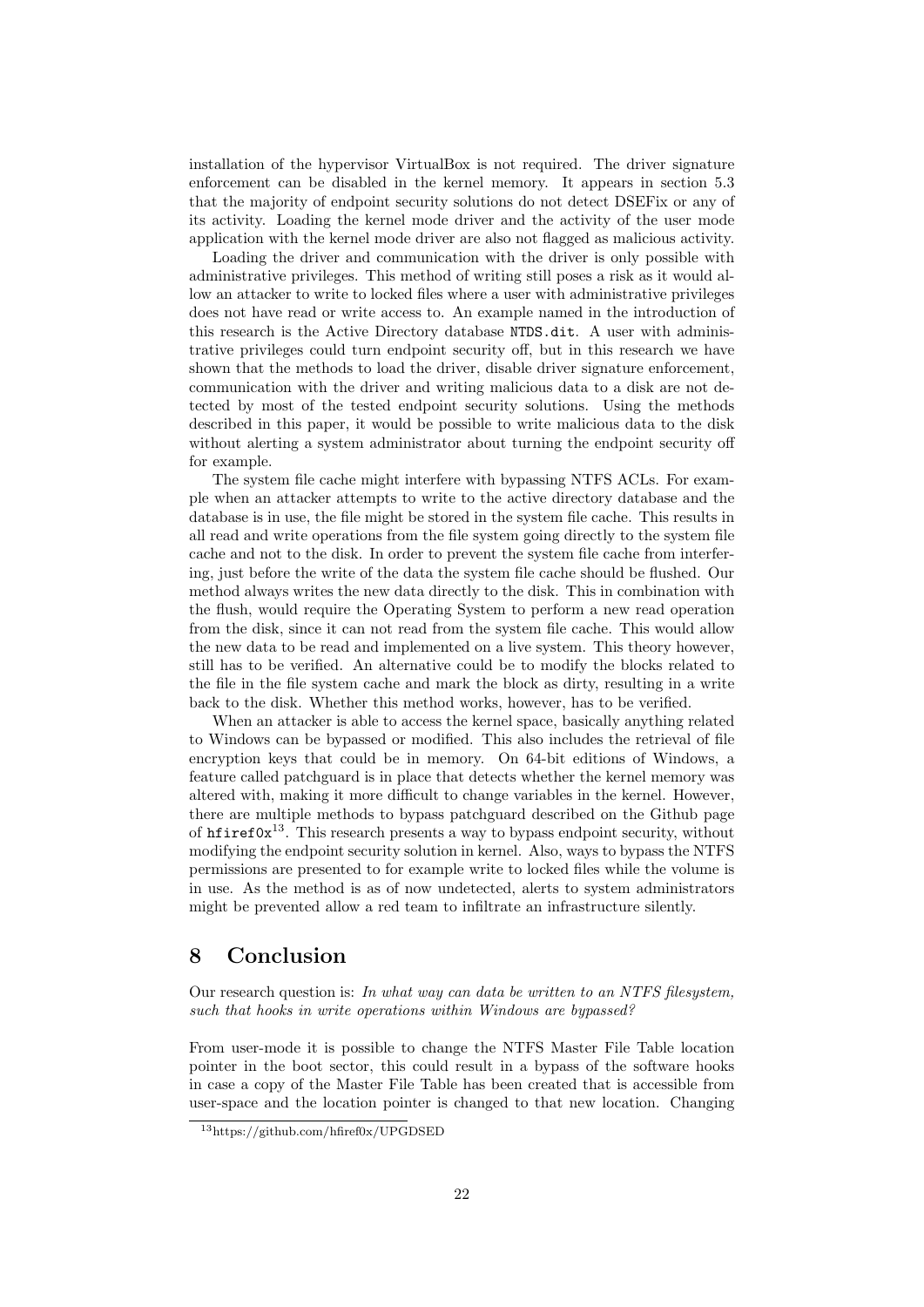the location pointer is possible by opening a handle to the volume and writing to the boot sector. The method, however, has to be verified.

From kernel-mode it is possible to have raw disk write access, bypassing the file system driver, by directly communicating to the storage class driver. Since the volume is maintained by the file system driver and we communicate directly to the storage class driver, volume write access is not relevant. In order to perform a raw write to the disk, a kernel mode driver must be created that builds its own IRPs with major function IRP MJ WRITE and sets the flag SL FORCE DIRECT WRITE to allow writing directly to disk. The targeted driver must be set to the storage class driver disk.sys. The device object must be assigned by directly referring to the hard disk object that is created by the storage class driver. Lower level methods of writing are possible, but specific commands of the storage technology have to be learned and included in the SCSI Request Block to the storage port driver.

Both approaches require administrative privileges to run and result in bypassing real-time write protection features of the tested endpoint security and bypassing of NTFS ACLs. The NTFS ACL bypass is limited, since in-use files could be located in the system file cache. Altering those files on disk could lead to invalid files as the data in the system file cache could overwrite the data that was written directly to the disk using our method described in section [5.1.](#page-14-1) Only one of the tested endpoint security solutions could detect the write methods described in this research based on heuristics of DSEFix, but not based on the user-mode and kernel-mode driver activity that perform the actual write operation.

### <span id="page-23-0"></span>9 Future work

Future work might include to research lower level methods such as directly adressing the storage port driver with a kernel mode driver. This requires SRBs to be created and forwarded to the storage port drivers containing the commands that match the storage technology. A reference for SRB to ATA translation is created by T10 in 2004 [\[31\]](#page-27-3).

As the writing methods that allow raw disk access require kernel mode access, a relevant research field would be to investigate other methods to load unsigned kernel drivers or change kernel memory variables related to driver signature enforcement by exploiting vulnerabilities in already signed drivers.

Another research that might be performed is to test other endpoint security solutions. Check with different sensitivity levels whether they are able to detect the activity and test this also for the researched lower level methods.

As it is possible to write data to the disk, while bypassing the NTFS file system drivers, it would be interesting to check whether it would be possible to bypass Windows audit log triggers, such as: On modifying data on location X, a log event is triggered and a log is sent to a central server.

The system file cache might interfere with the method we have described in our paper to write data to the raw NTFS volume. It requires research whether the methods described in section [4.4](#page-12-1) would work to allow a modification of an inuse locked file on the disk. An alternative method could be to modify the blocks related to the file in the file system cache and mark the block as dirty, resulting in a write back to the disk. This includes research on an actively used database file of the Active Directory (NTDS.dit).

To test whether it is possible to change the MFT location pointer and point it to another location in the NTFS boot sector, this has to be looked into.

In this research we refer to the Active Directory database as a location we can write to using our methods. Writing to the Active Directory database leads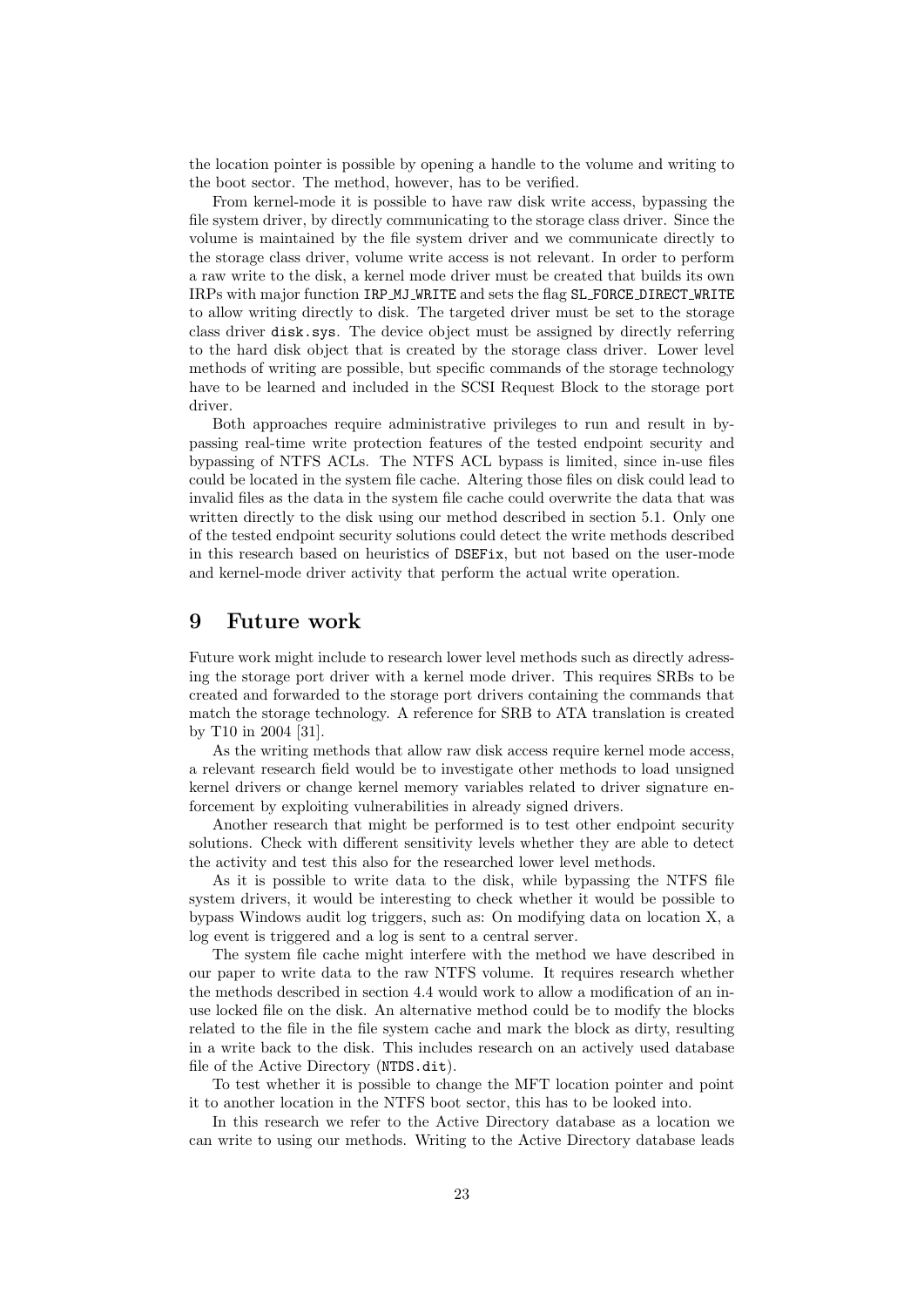to new challenges as it is a complex data structure. In this research we have not looked into low-level writing to complex data structures and therefore propose this as future work. In this future work, the system file cache must be taken into account, since the database is in use by the active directory and is frequently being written to and read from and therefore the target data might reside in the system file cache.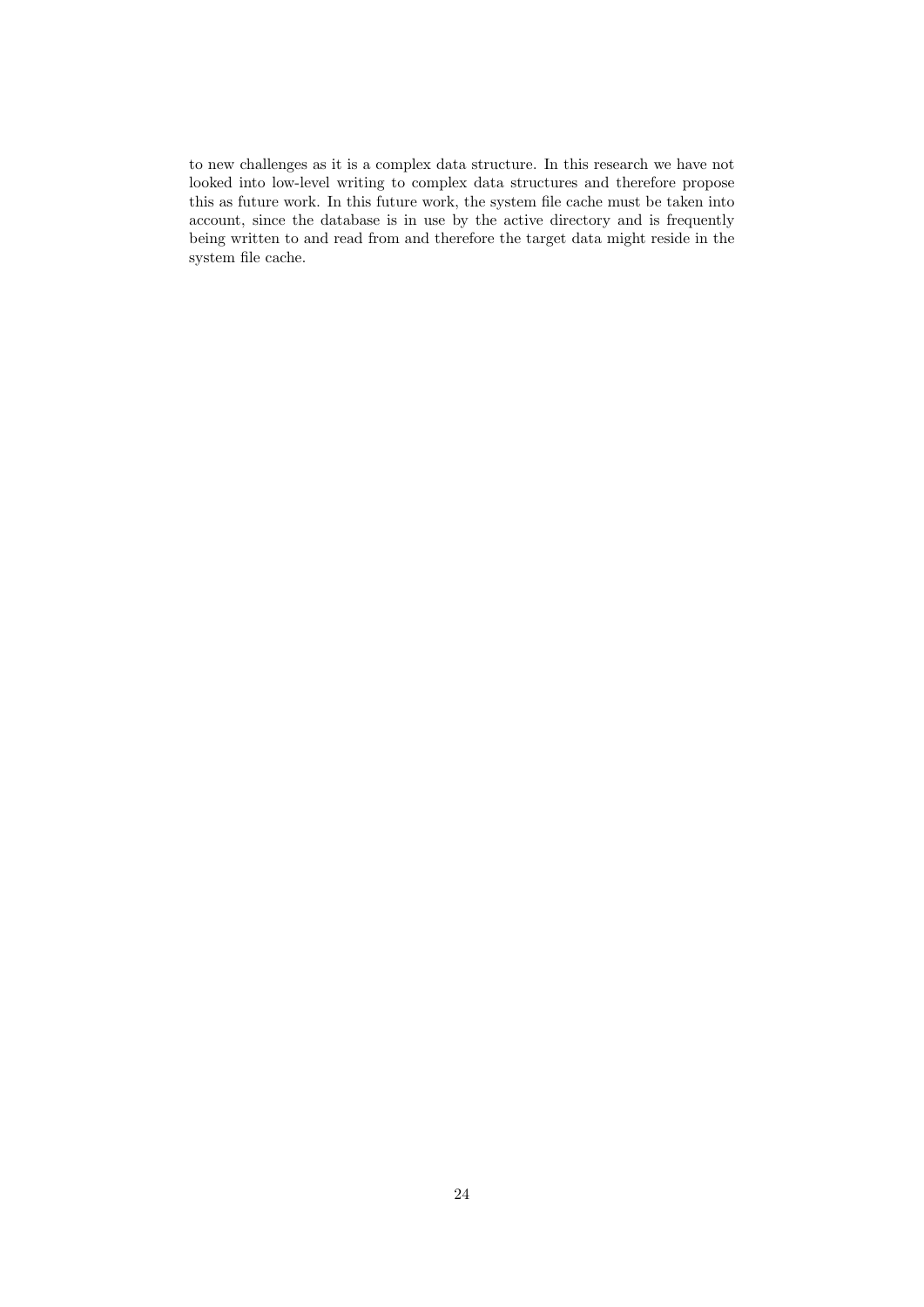### References

- <span id="page-25-8"></span>[1] Joseph Bialek. Invoke-NinjaCopy. Oct. 2013. url: [https://github.com/](https://github.com/clymb3r/PowerShell/blob/master/Invoke-NinjaCopy/Invoke-NinjaCopy.ps1) [clymb3r/PowerShell/blob/master/Invoke-NinjaCopy/Invoke-NinjaCop](https://github.com/clymb3r/PowerShell/blob/master/Invoke-NinjaCopy/Invoke-NinjaCopy.ps1)y. [ps1](https://github.com/clymb3r/PowerShell/blob/master/Invoke-NinjaCopy/Invoke-NinjaCopy.ps1) (visited on 06/04/2018).
- <span id="page-25-6"></span>[2] Microsoft Hardware Dev Center. Allocated Altitudes. Apr. 2017. URL: [https:](https://docs.microsoft.com/en-us/windows-hardware/drivers/ifs/allocated-altitudes) [/ / docs . microsoft . com / en - us / windows - hardware / drivers / ifs /](https://docs.microsoft.com/en-us/windows-hardware/drivers/ifs/allocated-altitudes) [allocated-altitudes](https://docs.microsoft.com/en-us/windows-hardware/drivers/ifs/allocated-altitudes) (visited on 06/05/2018).
- <span id="page-25-7"></span>[3] Microsoft Hardware Dev Center. What Is a File System Filter Driver? Apr. 2017. URL: https://docs.microsoft.com/en-us/windows-hardware/ [drivers / ifs / what - is - a - file - system - filter - driver -](https://docs.microsoft.com/en-us/windows-hardware/drivers/ifs/what-is-a-file-system-filter-driver-) (visited on 06/04/2018).
- <span id="page-25-2"></span>[4] Windows Dev Center. About Transactional NTFS. May 2018. URL: [https:](https://msdn.microsoft.com/en-us/library/windows/desktop/aa363764(v=vs.85).aspx) [//msdn.microsoft.com/en-us/library/windows/desktop/aa363764\(v=](https://msdn.microsoft.com/en-us/library/windows/desktop/aa363764(v=vs.85).aspx) [vs.85\).aspx](https://msdn.microsoft.com/en-us/library/windows/desktop/aa363764(v=vs.85).aspx) (visited on 06/04/2018).
- <span id="page-25-3"></span>[5] Windows Dev Center. File Management Functions. May 2018. URL: [https:](https://msdn.microsoft.com/en-us/library/windows/desktop/aa364232(v=vs.85).aspx) [//msdn.microsoft.com/en-us/library/windows/desktop/aa364232\(v=](https://msdn.microsoft.com/en-us/library/windows/desktop/aa364232(v=vs.85).aspx) [vs.85\).aspx](https://msdn.microsoft.com/en-us/library/windows/desktop/aa364232(v=vs.85).aspx) (visited on 06/04/2018).
- <span id="page-25-4"></span>[6] Windows Dev Center. ReadFile Function. May 2018. url: [https://msdn.](https://msdn.microsoft.com/en-us/library/windows/desktop/aa365467(v=vs.85).aspx) [microsoft.com/en-us/library/windows/desktop/aa365467\(v=vs.85\)](https://msdn.microsoft.com/en-us/library/windows/desktop/aa365467(v=vs.85).aspx) [.aspx](https://msdn.microsoft.com/en-us/library/windows/desktop/aa365467(v=vs.85).aspx) (visited on  $06/04/2018$ ).
- <span id="page-25-5"></span>[7] Windows Dev Center. WriteFile Function. May 2018. url: [https://msdn.](https://msdn.microsoft.com/en-us/library/windows/desktop/aa365747(v=vs.85).aspx) [microsoft.com/en-us/library/windows/desktop/aa365747\(v=vs.85\)](https://msdn.microsoft.com/en-us/library/windows/desktop/aa365747(v=vs.85).aspx) [.aspx](https://msdn.microsoft.com/en-us/library/windows/desktop/aa365747(v=vs.85).aspx) (visited on  $06/04/2018$ ).
- <span id="page-25-9"></span>[8] clymb3r. Using PowerShell to Copy NTDS.dit / Registry Hives, Bypass  $SACL's$  /  $DACL's$  / File Locks. June 2013. URL: https://clymb3r. wordpress.com/2013/06/13/using-powershell-to-copy-ntds[dit - registry - hives - bypass - sacls- dacls- file- locks/](https://clymb3r.wordpress.com/2013/06/13/using-powershell-to-copy-ntds-dit-registry-hives-bypass-sacls-dacls-file-locks/) (visited on 06/04/2018).
- <span id="page-25-1"></span>[9] Cylance. "Feature Focus CylancePROTECT". In: (Nov. 2017). URL: [https:](https://www.cylance.com/content/dam/cylance/pdfs/feature-focus/Feature_Focus_PROTECT_App_Control.pdf) [/ / www . cylance . com / content / dam / cylance / pdfs / feature - focus /](https://www.cylance.com/content/dam/cylance/pdfs/feature-focus/Feature_Focus_PROTECT_App_Control.pdf) [Feature\\_Focus\\_PROTECT\\_App\\_Control.pdf](https://www.cylance.com/content/dam/cylance/pdfs/feature-focus/Feature_Focus_PROTECT_App_Control.pdf) (visited on 06/29/2018).
- <span id="page-25-13"></span>[10] dkg0414. "Reading and Writing to Raw Disk Sectors". In: (Aug. 2008). url: [https://www.codeproject.com/Articles/28314/Reading- and-](https://www.codeproject.com/Articles/28314/Reading-and-Writing-to-Raw-Disk-Sectors)[Writing-to-Raw-Disk-Sectors](https://www.codeproject.com/Articles/28314/Reading-and-Writing-to-Raw-Disk-Sectors) (visited on 06/24/2018).
- <span id="page-25-10"></span>[11] Kuba Gretzky. Defeating Antivirus Real-time Protection From The Inside. July 2016. URL: https://breakdev.org/defeating-antivirus-real[time-protection-from-the-inside/](https://breakdev.org/defeating-antivirus-real-time-protection-from-the-inside/) (visited on 06/05/2018).
- <span id="page-25-0"></span>[12] Symantec Bill Hayes. "Who Goes There? An Introduction to On-Access Virus Scanning, Part One". In: (Sept. 2002). url: [https://www.symantec.](https://www.symantec.com/connect/articles/who-goes-there-introduction-access-virus-scanning-part-one) [com / connect / articles / who - goes - there - introduction - access](https://www.symantec.com/connect/articles/who-goes-there-introduction-access-virus-scanning-part-one)  [virus-scanning-part-one](https://www.symantec.com/connect/articles/who-goes-there-introduction-access-virus-scanning-part-one) (visited on 06/29/2018).
- <span id="page-25-11"></span>[13] Hex-Rays. IDA 7.0 Freeware Download page. 2017. url: [https://www.hex](https://www.hex-rays.com/products/ida/support/download_freeware.shtml)[rays.com/products/ida/support/download\\_freeware.shtml](https://www.hex-rays.com/products/ida/support/download_freeware.shtml) (visited on 06/08/2018).
- <span id="page-25-12"></span>[14] Matt Hillman. Dynamic Hooking Techniques: User Mode. Aug. 2015. URL: [https://www.mwrinfosecurity.com/our-thinking/dynamic-hooking](https://www.mwrinfosecurity.com/our-thinking/dynamic-hooking-techniques-user-mode/)[techniques-user-mode/](https://www.mwrinfosecurity.com/our-thinking/dynamic-hooking-techniques-user-mode/) (visited on 06/11/2018).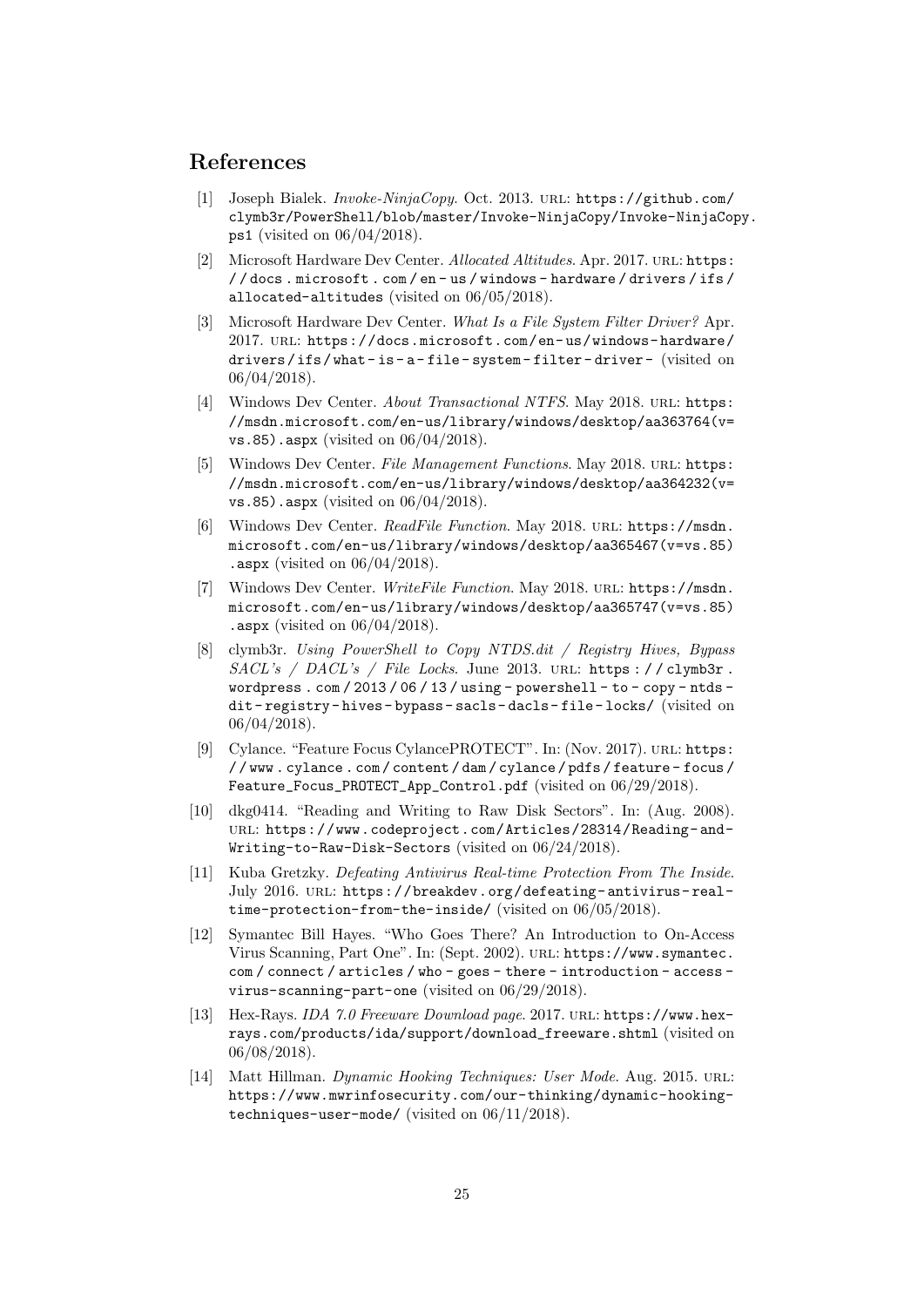- <span id="page-26-5"></span>[15] J.Berdajs and Z. Bosić. Extending applications using an advanced approach to DLL injection and API hooking. Software - Practice and Experience 40:567-584. Jan. 2010. url: [http://blog.opensecurityresearch.com/](http://blog.opensecurityresearch.com/2013/01/windows-dll-injection-basics.html) [2013/01/windows-dll-injection-basics.html](http://blog.opensecurityresearch.com/2013/01/windows-dll-injection-basics.html) (visited on 06/24/2018).
- <span id="page-26-7"></span>[16] Microsoft. Allocated Altitudes. Apr. 2017. URL: [https://docs.microsoft.](https://docs.microsoft.com/en-us/windows-hardware/drivers/ifs/allocated-altitudes) [com / en - us / windows - hardware / drivers / ifs / allocated - altitudes](https://docs.microsoft.com/en-us/windows-hardware/drivers/ifs/allocated-altitudes) (visited on 06/14/2018).
- <span id="page-26-6"></span>[17] Microsoft. An Introduction to Kernel Patch Protection. Aug. 2006. URL: [https : / / blogs . msdn . microsoft . com / windowsvistasecurity / 2006 /](https://blogs.msdn.microsoft.com/windowsvistasecurity/2006/08/12/an-introduction-to-kernel-patch-protection/) [08 / 12 / an - introduction - to - kernel - patch - protection/](https://blogs.msdn.microsoft.com/windowsvistasecurity/2006/08/12/an-introduction-to-kernel-patch-protection/) (visited on 08/01/2018).
- <span id="page-26-10"></span>[18] Microsoft. Command line utility for purging Window's standby list. 2018. url: [https : / / gist . github . com / bitshifter / c87aa396446bbebeab29](https://gist.github.com/bitshifter/c87aa396446bbebeab29) (visited on 07/08/2018).
- <span id="page-26-12"></span>[19] Microsoft. Filter Manager Routines for I/O Requests Generated by the Minifilter Driver. Apr. 2017. URL: https://docs.microsoft.com/en-us/ [windows- hardware/drivers/ifs/i- o- requests- generated- by- the](https://docs.microsoft.com/en-us/windows-hardware/drivers/ifs/i-o-requests-generated-by-the-minifilter-driver)[minifilter-driver](https://docs.microsoft.com/en-us/windows-hardware/drivers/ifs/i-o-requests-generated-by-the-minifilter-driver) (visited on 06/19/2018).
- <span id="page-26-13"></span>[20] Microsoft.  $_{FLT_CALLBACK_DATAstructure.$  Oct. 2018. URL: https:// [docs.microsoft.com/en-us/windows-hardware/drivers/ddi/content/](https://docs.microsoft.com/en-us/windows-hardware/drivers/ddi/content/fltkernel/ns-fltkernel-_flt_callback_data) [fltkernel/ns-fltkernel-\\_flt\\_callback\\_data](https://docs.microsoft.com/en-us/windows-hardware/drivers/ddi/content/fltkernel/ns-fltkernel-_flt_callback_data) (visited on 08/01/2018).
- <span id="page-26-8"></span>[21] Microsoft. *IoAttachDeviceToDeviceStackSafe function*. Apr. 2018. url: [https](https://docs.microsoft.com/en-us/windows-hardware/drivers/ddi/content/ntddk/nf-ntddk-ioattachdevicetodevicestacksafe): [/ / docs . microsoft . com / en - us / windows - hardware / drivers / ddi /](https://docs.microsoft.com/en-us/windows-hardware/drivers/ddi/content/ntddk/nf-ntddk-ioattachdevicetodevicestacksafe) [content/ntddk/nf- ntddk- ioattachdevicetodevicestacksafe](https://docs.microsoft.com/en-us/windows-hardware/drivers/ddi/content/ntddk/nf-ntddk-ioattachdevicetodevicestacksafe) (visited on 06/19/2018).
- <span id="page-26-3"></span>[22] Microsoft. IRP\_MJ\_WRITE. Nov. 2017. URL: [https://docs.microsoft.](https://docs.microsoft.com/en-us/windows-hardware/drivers/ifs/irp-mj-write) [com/en-us/windows-hardware/drivers/ifs/irp-mj-write](https://docs.microsoft.com/en-us/windows-hardware/drivers/ifs/irp-mj-write) (visited on 06/24/2018).
- <span id="page-26-9"></span>[23] Microsoft. Performance Tuning Cache and Memory Manager. Oct. 2017. url: [https://docs.microsoft.com/en-us/windows-server/administrat](https://docs.microsoft.com/en-us/windows-server/administration/performance-tuning/subsystem/cache-memory-management/)ion/ [performance - tuning / subsystem / cache - memory - management/](https://docs.microsoft.com/en-us/windows-server/administration/performance-tuning/subsystem/cache-memory-management/) (visited on 07/08/2018).
- <span id="page-26-4"></span>[24] Sameer Patil. Code Injection and API Hooking Techniques. Mar. 2014. url: [http://nagareshwar.securityxploded.com/2014/03/20/code](http://nagareshwar.securityxploded.com/2014/03/20/code-injection-and-api-hooking-techniques/)[injection-and-api-hooking-techniques/](http://nagareshwar.securityxploded.com/2014/03/20/code-injection-and-api-hooking-techniques/) (visited on 06/11/2018).
- <span id="page-26-2"></span>[25] Chandra Prakash. Your filters are bypassed: Rustock.C in the kernel. Sunbelt Software - USA. Nov. 2008. URL: https://www.virusbulletin.com/ [virusbulletin / 2008 / 11 / your - filters - are - bypassed - rustock - c](https://www.virusbulletin.com/virusbulletin/2008/11/your-filters-are-bypassed-rustock-c-kernel)  [kernel](https://www.virusbulletin.com/virusbulletin/2008/11/your-filters-are-bypassed-rustock-c-kernel) (visited on 06/06/2018).
- <span id="page-26-0"></span>[26] Richard Russon and Yuval Fledel. "NTFS Documentation". In: (2018). URL: <http://inform.pucp.edu.pe/~inf232/Ntfs/ntfsdoc.pdf> (visited on  $07/08/2018$ .
- <span id="page-26-11"></span>[27] Thomas Schwarz. COEN 252 Computer Forensics - NTFS. 2007. URL: [http:](http://www.cse.scu.edu/~tschwarz/coen252_07Fall/Lectures/NTFS.html) [//www.cse.scu.edu/~tschwarz/coen252\\_07Fall/Lectures/NTFS.html](http://www.cse.scu.edu/~tschwarz/coen252_07Fall/Lectures/NTFS.html) (visited on 06/25/2018).
- <span id="page-26-1"></span>[28] Cloudburst Security. Reverse Engineering for Malware: Shellcodes and AV/API Hook Evasion. June 2016. URL: [https://www.cloudburstsecurity.com/](https://www.cloudburstsecurity.com/2016/06/10/reverse-engineering-for-malware-shellcodes-and-avapi-hook-evasion/) [2016 / 06 / 10 / reverse - engineering - for - malware - shellcodes - and](https://www.cloudburstsecurity.com/2016/06/10/reverse-engineering-for-malware-shellcodes-and-avapi-hook-evasion/)  [avapi-hook-evasion/](https://www.cloudburstsecurity.com/2016/06/10/reverse-engineering-for-malware-shellcodes-and-avapi-hook-evasion/) (visited on 06/05/2018).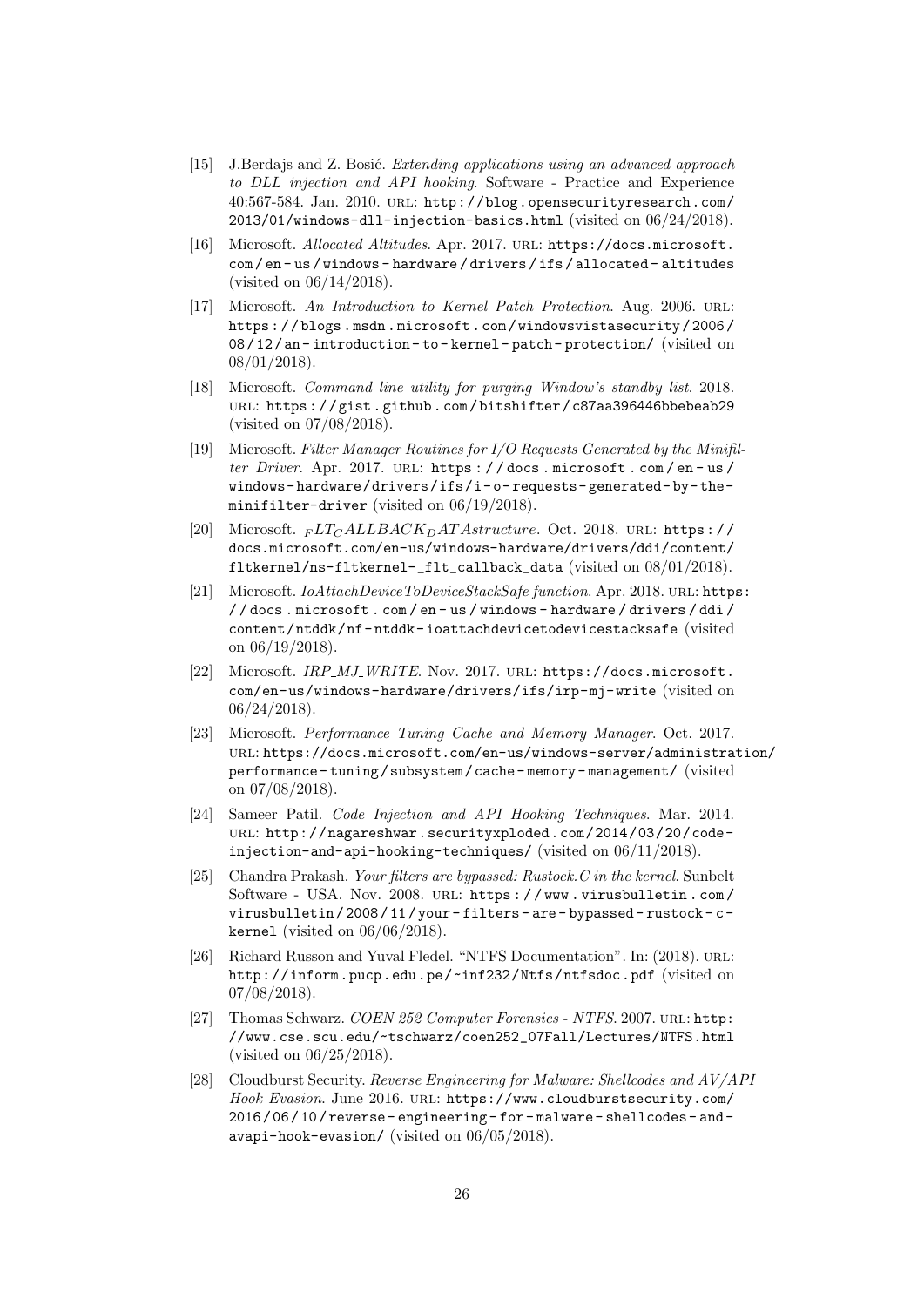- <span id="page-27-0"></span>[29] Isso (a Stackoverflow user). (windows) raw write to file without involving win32api. June 2012. URL: https://stackoverflow.com/questions/ [11229612/windows-raw-write-to-file-without-involving-win32api/](https://stackoverflow.com/questions/11229612/windows-raw-write-to-file-without-involving-win32api/11252104#11252104) [11252104#11252104](https://stackoverflow.com/questions/11229612/windows-raw-write-to-file-without-involving-win32api/11252104#11252104) (visited on 06/04/2018).
- <span id="page-27-2"></span>[30] Statcounter. Desktop Windows Version Market Share Worldwide. 2018. URL: [http://gs.statcounter.com/windows-version-market-share/desktop/](http://gs.statcounter.com/windows-version-market-share/desktop/worldwide/) [worldwide/](http://gs.statcounter.com/windows-version-market-share/desktop/worldwide/) (visited on 06/25/2018).
- <span id="page-27-3"></span>[31] T10. "SCSI to ATA Command Translations". In: (2004). 04-136r0. T10 SCSI to ATA Translations Study Group. url: [http://t10.org/ftp/t10/](http://t10.org/ftp/t10/document.04/04-136r0.pdf) [document.04/04-136r0.pdf](http://t10.org/ftp/t10/document.04/04-136r0.pdf) (visited on 06/29/2018).
- <span id="page-27-1"></span>[32] EnSilo Research Team. "Captain Hook - Pirating AVs to Bypass Exploit Mitigations". In: (2016). Blackhat Conference USA 2016 - Presentation. URL: https://www.blackhat.com/docs/us-16/materials/us-16-[Yavo-Captain-Hook-Pirating-AVs-To-Bypass-Exploit-Mitigations](https://www.blackhat.com/docs/us-16/materials/us-16-Yavo-Captain-Hook-Pirating-AVs-To-Bypass-Exploit-Mitigations-wp.pdf)[wp.pdf](https://www.blackhat.com/docs/us-16/materials/us-16-Yavo-Captain-Hook-Pirating-AVs-To-Bypass-Exploit-Mitigations-wp.pdf) (visited on 06/04/2018).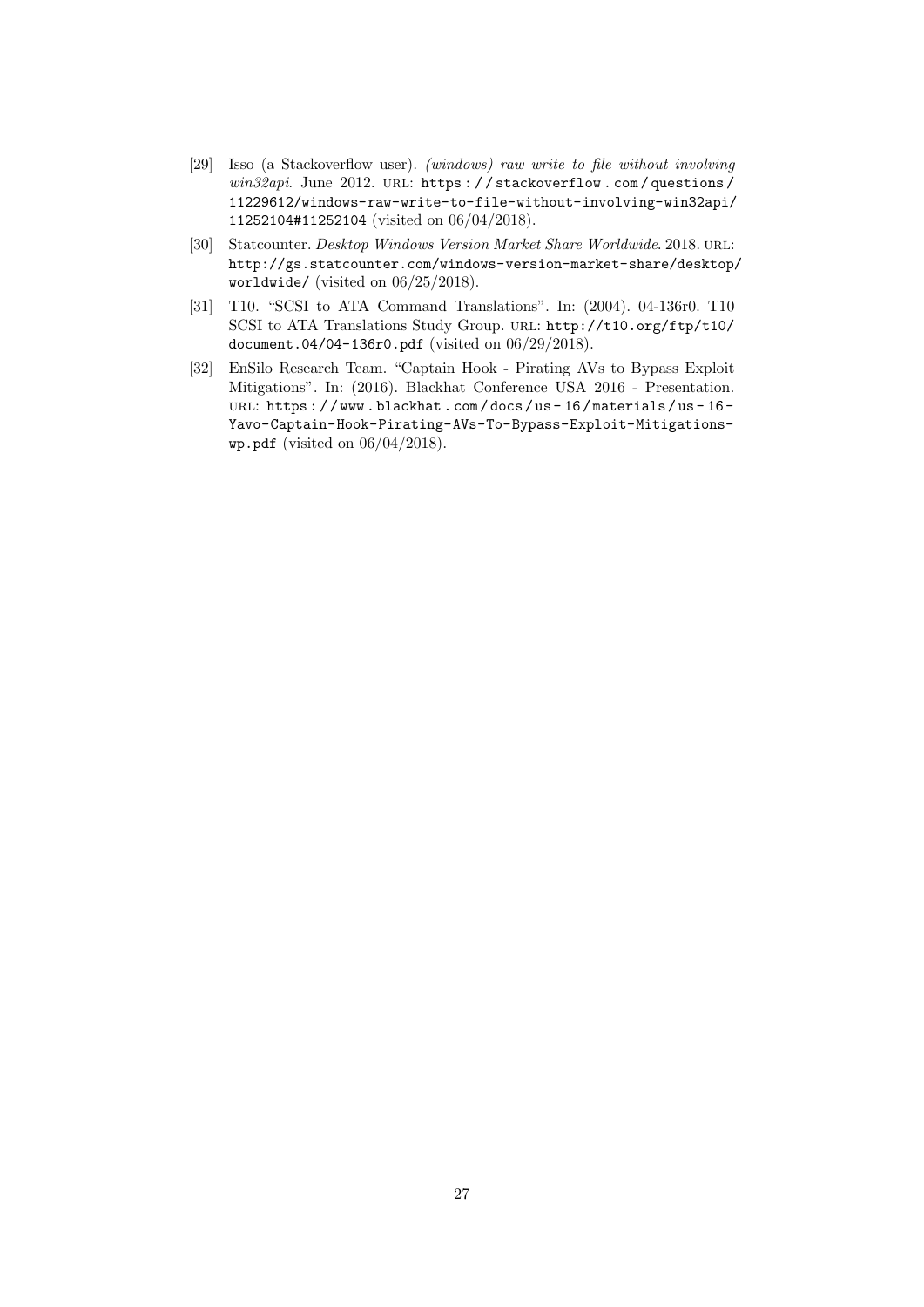# <span id="page-28-0"></span>A IDA v7.0 Windows API analysis

Kernel32.dll: WriteFile function. Contains a reference to import from ntdll.dll.

| $\overline{1}$ | .text:6B86E270 ; BOOL __stdcall WriteFile(HANDLE hFile, LPCVOID  |
|----------------|------------------------------------------------------------------|
|                | $\rightarrow$ lpBuffer, DWORD nNumberOfBytesToWrite, LPDWORD     |
|                | $\rightarrow$ lpNumberOfBytesWritten, LPOVERLAPPED lpOverlapped) |
| $\overline{2}$ | text:6B86E270.<br>public _WriteFile@20                           |
| 3              | .text:6B86E270 _WriteFile@20 proc near<br>; DATA XREF:           |
|                | $\rightarrow$ .rdata:off_6B880768^^Yo                            |
| $\overline{4}$ | text:6B86E270                                                    |
| 5              | text:6B86E270 hFile.<br>= dword ptr 4                            |
| 6              | $.text:6B86E270 1pBuffer = dword ptr 8$                          |
| $\overline{7}$ | .text:6B86E270 nNumberOfBytesToWrite= dword ptr OCh              |
| 8              | .text:6B86E270 lpNumber0fBytesWritten= dword ptr<br>10h          |
| -9             | $text:6B86E270 1p0verlapped = dword ptr 14h$                     |
| 10             | text:6B86E270.                                                   |
| 11             | text:6B86E270<br>ds:__imp__WriteFile@20;<br>jmp                  |
|                | $\rightarrow$ WriteFile(x,x,x,x,x)                               |
| 12             | text:6B86E270 _WriteFile@20.<br>endp                             |
|                |                                                                  |

Ntdll.dll: NtWriteFile function. Contains a Wow64SystemServiceCall to enter kernel-mode with a sysenter.

| $\mathbf{1}$   | .text:4B2EE8B0 ; __stdcall NtWriteFile(x, x, x, x, x, x, x, x, x) |
|----------------|-------------------------------------------------------------------|
| $\overline{2}$ | text:4B2EE8B0<br>public _NtWriteFile@36                           |
| 3              | .text:4B2EE8B0 _NtWriteFile@36 proc near<br>$:$ CODE XREF:        |
|                | $\rightarrow$ EtwpFlushBuffer(x,x,x)+12C^^Xp                      |
| $\overline{4}$ | text:4B2EE8B0<br>$\ddot{\phantom{0}}$                             |
|                | $\rightarrow$ EtwpFinalizeLogFileHeader(x,x)+1DD^^Xp              |
| 5              | .text: 4B2EE8B0<br>eax, 1A0008h<br>mov<br>$\sim$ :                |
|                | $\rightarrow$ NtWriteFile                                         |
| 6              | .text: 4B2EE8B5<br>mov edx, offset                                |
|                | $\rightarrow$ _Wow64SystemServiceCall@0; Wow64SystemServiceCall() |
| $\overline{7}$ | .text: 4B2EE8BA<br>call edx :                                     |
|                | $\rightarrow$ Wow64SystemServiceCall(); Wow64SystemServiceCall()  |
| 8              | .text: 4B2EE8BC<br>24h<br>retn                                    |
| 9              | .text:4B2EE8BC _NtWriteFile@36 endp                               |
|                |                                                                   |

Ntoskrnl.exe: KiSystemService will be the call handler and call NtWritefile. NtWriteFile then calls for IopSynchronousServiceTail.

| $\overline{1}$ | PAGE: 00000001404CCCF2                         | mov  | r9b. 1        |       |
|----------------|------------------------------------------------|------|---------------|-------|
| $\overline{2}$ | PAGE: 00000001404CCCF5                         | mov  | r8, rsi       |       |
| -3             | PAGE: 00000001404CCCF8                         | mov  | rdx. rdi      | ; Irp |
| $\overline{A}$ | PAGE: 00000001404CCCFB                         | call |               |       |
|                | IopSynchronousServiceTail<br>$\hookrightarrow$ |      |               |       |
| $\overline{5}$ | PAGE: 00000001404CCD00                         | jmp  | loc 1404CCB8F |       |
|                |                                                |      |               |       |

Ntoskrnl.exe: IopSynchronousServiceTail calls IofCallDriver.

 $\mathbf{r}$ 

|                | PAGE:00000001404CB5B3 loc 1404CB5B3:                       |  |
|----------------|------------------------------------------------------------|--|
|                | $\rightarrow$ CODE XREF: IopSynchronousServiceTail+181^^Xj |  |
| $\overline{2}$ | PAGE: 00000001404CB5B3                                     |  |
|                | IopSynchronousServiceTail+347^^Yj                          |  |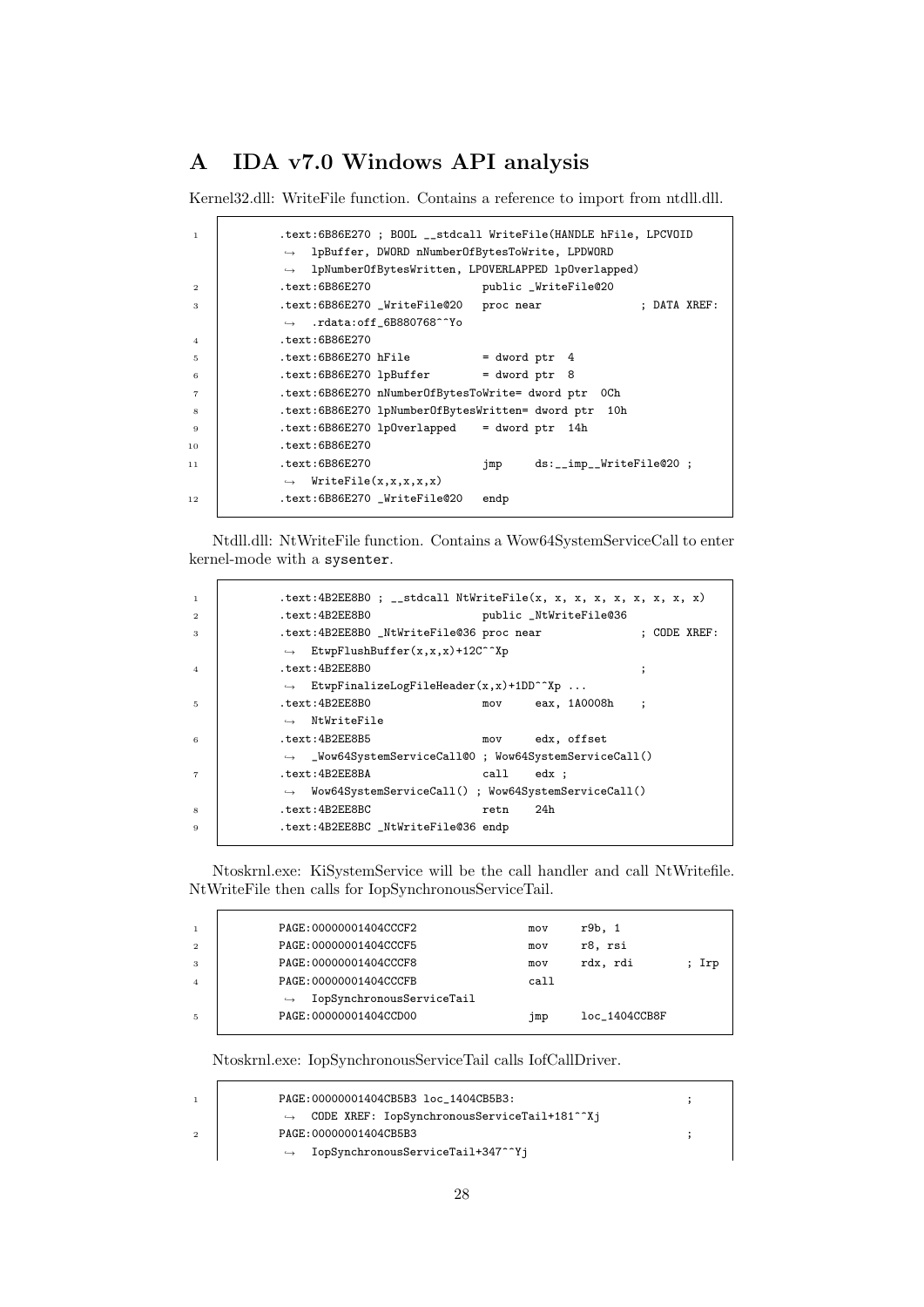| -3             | PAGE: 00000001404CB5B3            | mov  | rdx, rbx      | ; Irp |
|----------------|-----------------------------------|------|---------------|-------|
| $\overline{4}$ | PAGE: 00000001404CB5B6            | mov  | $rcx$ , $r13$ |       |
|                | DeviceObject<br>$\hookrightarrow$ |      |               |       |
| 5              | PAGE: 00000001404CB5B9            | call | IofCallDriver |       |
| 6              | PAGE: 00000001404CB5BE            | mov  | ebp, eax      |       |
|                |                                   |      |               |       |

Ntoskrnl.exe: IofCallDriver sends IRP MJ WRITE input/output request packets to the drivers.

| PAGEVRFY: 0000000140795600 | dq offset aIrp_mj_write ; |
|----------------------------|---------------------------|
| "IRP_MJ_WRITE"             |                           |

# <span id="page-29-0"></span>B Import Address Table of kernel32.dll attached to process Notepad

| $\mathbf{1}$   | 00007ffc`e1099700 00007ffc`e392bff0 ntdll!NtLockFile       |
|----------------|------------------------------------------------------------|
| $\overline{2}$ | 00007ffc`e1099708 00007ffc`e392d7b0 ntdll!NtUnlockFile     |
| 3              |                                                            |
| $\overline{4}$ | 00007ffc`e1099718 00007ffc`e392a040 ntdll!NtReadFile       |
| $5^{\circ}$    | 00007ffc`e1099720 00007ffc`e38e2560 ntdll!RtlIsTextUnicode |
| 6              | 00007ffc'e1099728  00007ffc'e392a080  ntdll!NtWriteFile    |
|                |                                                            |

# <span id="page-29-1"></span>C NTFS write test results

| C:\Users\Rick\source\repos\ConsoleApplication3\Debug\ConsoleApplication3.exe                                                                                                                                                                                                                                                                                                                                         | ×                        |
|----------------------------------------------------------------------------------------------------------------------------------------------------------------------------------------------------------------------------------------------------------------------------------------------------------------------------------------------------------------------------------------------------------------------|--------------------------|
| $Pos: \theta$                                                                                                                                                                                                                                                                                                                                                                                                        |                          |
| fSfSfUDDDh=DfaD=03                                                                                                                                                                                                                                                                                                                                                                                                   |                          |
| 메+@"≤¬0⊞@ÉÉf`@@fí@ f@@@ @fh    fP@Sh@ h@  Bè@@ @@ï[=@fY[ZfYfY@@é@ f @@ @@@ Äт @@ u』@fa í+@0     í @Ф@ [δªï≡¼< t<br>H⊠n ≔⊠δ≥⊩<br>A disk read error occurred                                                                                                                                                                                                                                                           |                          |
| BOOTMGR is compressed                                                                                                                                                                                                                                                                                                                                                                                                |                          |
| Press Ctrl+Alt+Del to restart<br><b>è<sup>n</sup>ene U-BOOTMGRESI30 - \$</b><br>NTLDR BOOTTGT BOOTNXT                                                                                                                                                                                                                                                                                                                | $01$ fm                  |
| An operating system wasn't found. Try disconnecting any drives that don't<br>f≈πfúR@fï@@ç· @Å@ ÷'f=@     f╙aÉfíR@f≈ßfúå@f@ <sub>N</sub> @@ f3 <sub>T</sub> f≈≤fúV@Qó@fï@N@fē@&@f@@å@fë@*@f@@å@fe@@@@@@@@@\$@F@@å@fë@F@f=@<br>@OÉ f@l@ä┑ªfú2@fҕá fï@*@Ow   fú6@fҕ▒ fï@.@Oe   fú:@fí2@f@l@äîªgÇ @àâªgfìP@g@B@gf@╢H@fë@Æ@gfïH                                                                                           | <b>fie&amp;</b>          |
| Mounted                                                                                                                                                                                                                                                                                                                                                                                                              |                          |
| Unable to lock                                                                                                                                                                                                                                                                                                                                                                                                       |                          |
| RICKTFS        ° ? <sub>π</sub> ⊠   C C 0 mm *    ®    0    ÷   ®  Ca∥:ä∥:û™>¢q·3└Ä╨╝│√h└00hf ╦ê010 fü>® NTFSu¤HAη¬U=0h®│<br>ü√U¬u@≈⊥® u®⊙ ®â∞®h®  Hè®® ï[®®=®ƒâ−®‱Z®rß;®® u∎ú® ⊥.® ®®Z3■   +╚f ®® ®®® Ä⊤ ®® OK +╚w∩= ╗=®f#└u-fü√TCPAu\$ü·®®r®®h╗®hR®®h<br>메+@"≤¬0⊞@ÉÉf`@@fí@ f0@@ @fh    fP@Sh@ h@  Bè@@ @@ï[=@fY[ZfYfY@@é@ f @@ @@@ Ä┬ @@ u╝@fa í+@0     í @Ф@  δªï≡¼< t<br>$m = 26$<br>A disk read error occurred |                          |
| BOOTMGR is compressed                                                                                                                                                                                                                                                                                                                                                                                                |                          |
| Press Ctrl+Alt+Del to restart<br><b>EDRETE U-BOOTMGRESI30 4 \$</b><br>NTLDR BOOTTGT BOOTNXT                                                                                                                                                                                                                                                                                                                          | $0^L$ $F$ $\overline{B}$ |
| An operating system wasn't found. Try disconnecting any drives that don't<br>f≈πfúR@fï©@ Ç⋅ @Å@ ÷'f╕@    f└αÉfíR@f≈ßfúå@f© <sub>N</sub> ©@ f3┳f≈≤fúV@Qó@fï@N@f@@&@f@@å@f@@\$@f@@.@f@@å@f@@>@f@@å@f@@F@f╕É<br>f@l@䬪fú2@fรá fï@*@Ow    fú6@fร▒ fï@.@Oe   fú:@fí2@f@l@äîªøC @àâªøfìP@ø@B@øf@ H@fĕ@Æ@øfï∐<br><b>EOF</b>                                                                                                  | <b>firs</b>              |

Figure A1: Succesful write to NTFS boot sector with WriteFile